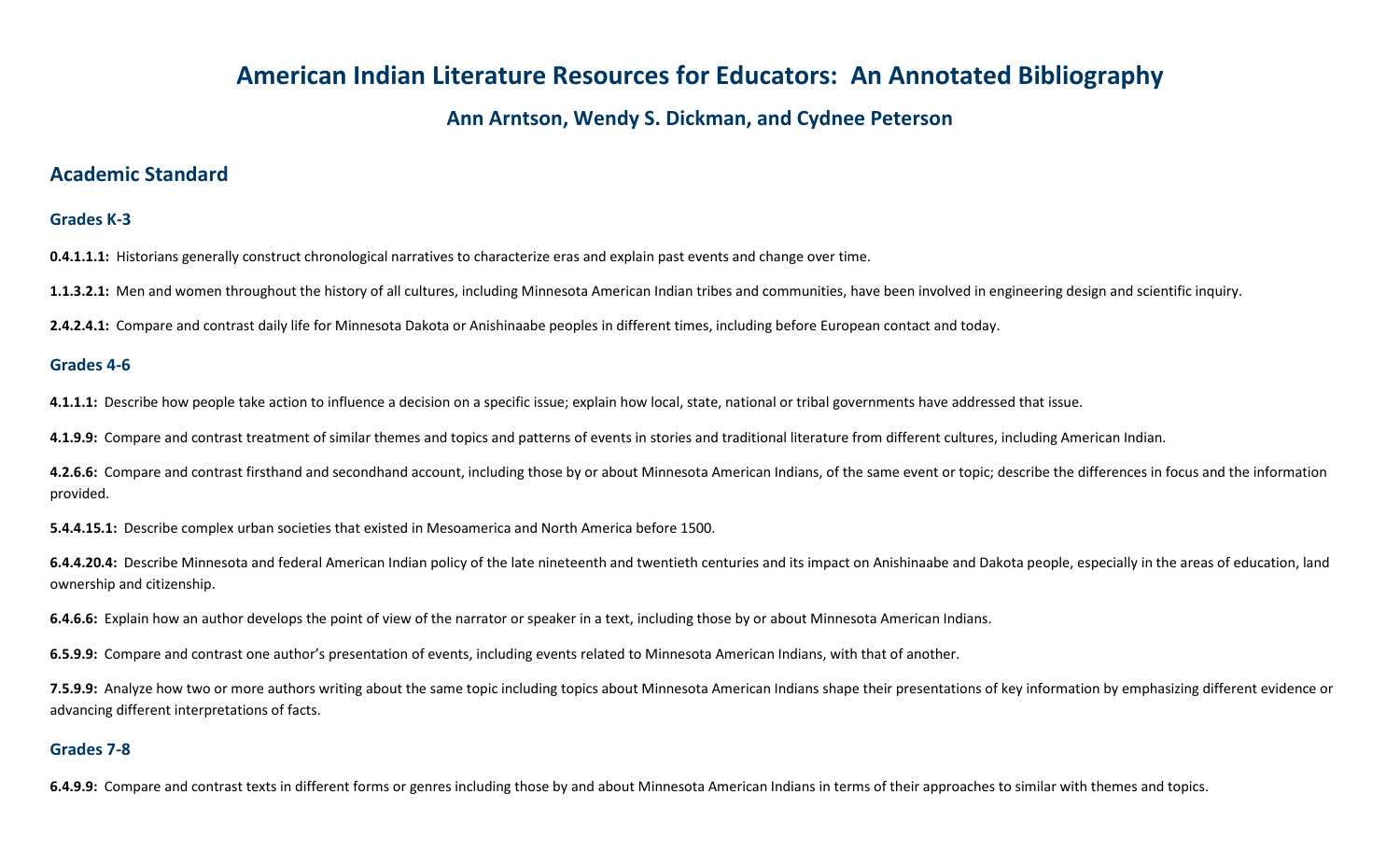**6.7.9.9:** Draw evidence from literary or informational texts to support analysis, reflection, and research (Apply standard 6.4.6.6).

**7.4.9.9:** Compare and contrast a fictional portrayal, including those in stories, poems, and historical novels of Minnesota American Indians, of a time, place, or character and a historical account of the same period as a means of understanding how authors of fiction use or alter history.

**7.7.9.9:** Draw evidence from literary or informational texts to support analysis, reflection, and research (Apply standard 7.4.9.9).

**8.4.2.2:** Determine a theme or central idea of a text, including those by and about Minnesota American Indians, and analyze its development over the course of the text, including its relationship to the characters, setting, and plot; provide an objective summary of the text.

**8.4.9.9:** Analyze how a modern work of fiction draws on themes, patterns of events, or character types from myths, traditional stories, including stories, poems, and historical novels of Minnesota American Indians, including describing how the material is rendered new.

**8.5.9.9:** Analyze a case in which two or more texts, including one text by or about Minnesota American Indians or other diverse cultures, provide conflicting information on the same topic and identify where the texts disagree on matters of fact or interpretation.

**8.7.9.9:** Draw evidence from literary or informational texts to support analysis, reflection, and research (Apply 8.4.9.9).

#### **Grades 9-12**

**9.9.1.1:** Initiate and participate effectively in a range of collaborative discussions with diverse partners on grades 9-10 issues including those by and about Minnesota American Indians, building on others' ideas and expressing their own clearly and persuasively.

**9.12.6.6:** Compare the point of view of two or more authors or creators for how they treat the same or similar topics, including which details they include and emphasize or exclude in their respective accounts including points of view about Minnesota American Indian history.

**9.12.9.9:** Compare and contrast treatments of the same topic in several primary and secondary sources, including texts from various cultures and Minnesota American Indian culture.

11.9.1.1: Initiate and participate effectively in a range of collaborative discussions with diverse partners on grades 11-12 issues, including those by and about Minnesota American Indians, building on others' ideas and expressing their own clearly, and persuasively.

**11.12.6.6:** Evaluate authors' differing points of view, including differing points of view about Minnesota American Indian history, on the same historical events or issues by assessing the authors' claims, reasoning, and evidence.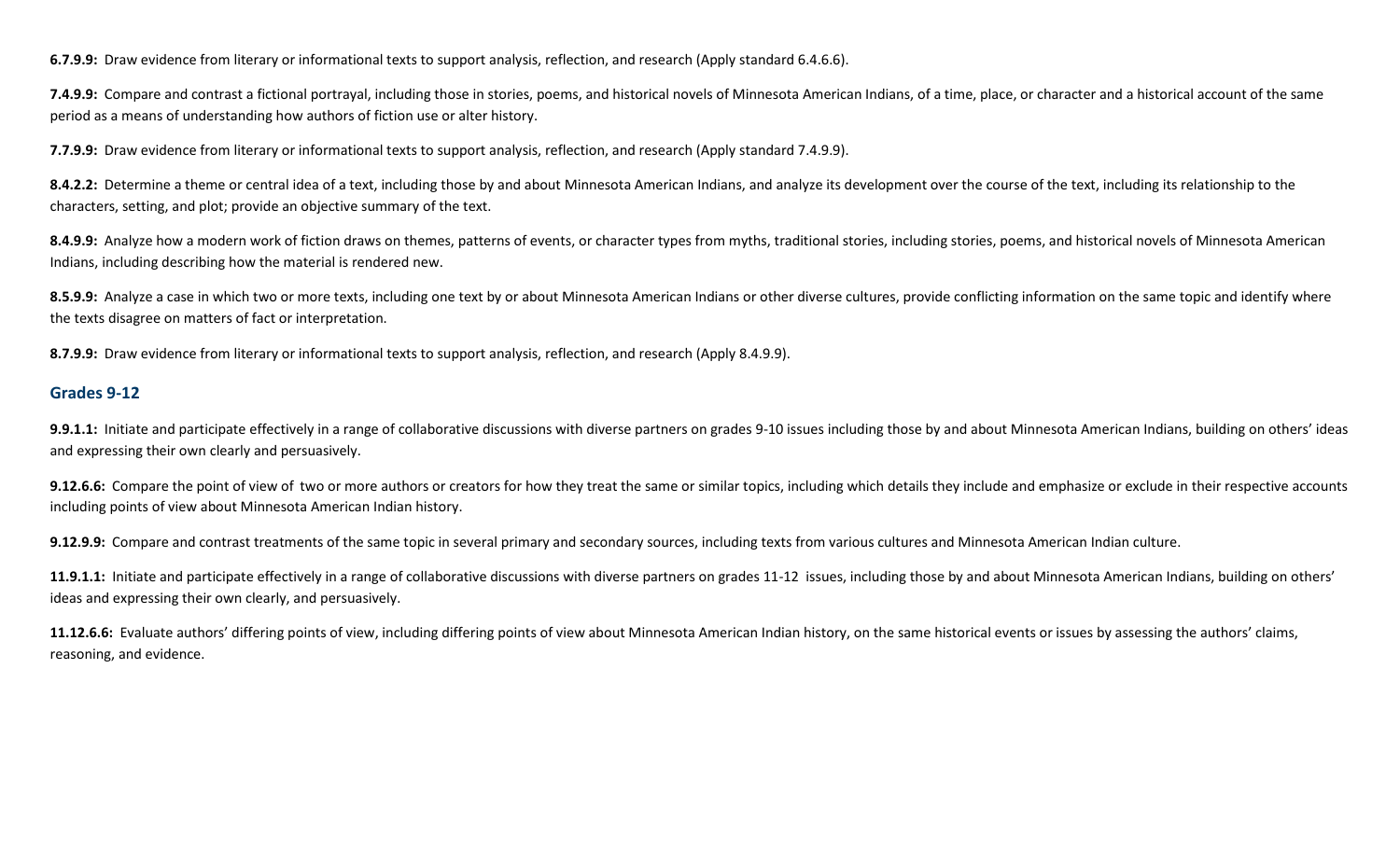| <b>STANDARD</b> | <b>GRADE</b> | <b>TITLE/AUTHOR(S)</b>                                      | <b>ANNOTATION</b>                                                                                                                                                                                                                                                                                                                                                                                                                                                                                                     |
|-----------------|--------------|-------------------------------------------------------------|-----------------------------------------------------------------------------------------------------------------------------------------------------------------------------------------------------------------------------------------------------------------------------------------------------------------------------------------------------------------------------------------------------------------------------------------------------------------------------------------------------------------------|
| 0.4.1.1.1       | $K-3$        | <b>Sky Dancers</b><br>Kirk, C.A.                            | Set in the early 1930s and based on the history of Mohawk steelworkers, Sky Dancers is a warm celebration of family, courage, and the forces of nature.<br>Sensitively told and stunningly illustrated, this is a story for all ages.                                                                                                                                                                                                                                                                                 |
| 0.4.1.1.1       | $K-3$        | The People Shall Continue<br>Ortiz, S. and Graves, S.       | Traces the progress of the Indians of North America from the time of the Creation to the present.                                                                                                                                                                                                                                                                                                                                                                                                                     |
| 1.1.3.2.1       | $K-3$        | <b>Mission to Space</b><br>Herrington, J.                   | John Herrington is a member of the Chickasaw Nation and this is his story about his days in an astronaut training and his time spent on the International<br>Space Station.                                                                                                                                                                                                                                                                                                                                           |
| 2.4.2.4.1       | $K-3$        | Shota and the Star Quilt<br>Bateson-Hill, M.                | Shota is a young Lakota girl who lives in a contemporary American city. When the block that her family and friends live on is threatened by development,<br>they use long-standing Lakota traditions to find a solution that saves their homes.                                                                                                                                                                                                                                                                       |
| 2.4.2.4.1       | $K-3$        | <b>Sky Sisters</b><br>Bourdeau Waboose, J. and Deines, B.   | Two Ojibway sisters set off across the frozen north country to see the SkySpirits' midnight dance. It isn't easy for the younger sister to be silent, but gradually<br>she begins to treasure the stillness and the wonderful experiences it brings.                                                                                                                                                                                                                                                                  |
| 2.4.2.4.1       | $K-3$        | The Blue Roses<br>Boyden, L. and Cordova, A.                | With gentle words and magical images, this contemporary Native American story tenderly embraces the natural cycle of life.                                                                                                                                                                                                                                                                                                                                                                                            |
| 2.4.2.4.1       | $K-3$        | <b>Buffalo Song</b><br>Bruchac, J. and Farnsworth, B.       | Hunted to the brink of extinction, the buffalo would have vanished if not for the diligent care of Walking Coyote and his family. Here is the inspiring story of<br>the first efforts to save the buffalo, an animal sacred to Native Americans and a powerful symbol of the American west. From the foresight and dedication of<br>individuals like Walking Coyote came the eventual survival of these majestic animals, one of the great success stories of endangered species rescue in United<br>States history.  |
| 2.4.2.4.1       | $K-3$        | <b>Bear Makes Rock Soup</b><br>Erdich, L.                   | In Bears Make Rock Soup, writer Lise Erdrich and painter Lisa Fifield honor their Native American ancestral traditions. As winter falls, women fill the bellies of<br>hungry bears with sweet stories so they will sleep till spring. Crows warn of enemies in pursuit so that a tribe may escape to safety. Children care for an<br>abandoned moose they find crying for its mother. And animals of all stripes and feathers gather to pay respects to a beloved chief who has fallen while<br>defending his people. |
| 2.4.2.4.1       | $K-3$        | The Birchbark House<br>Erdich, L.                           | A good story through which the Native American culture during the Westward Expansion of the United States is realistically and sympathetically portrayed.                                                                                                                                                                                                                                                                                                                                                             |
| 2.4.2.4.1       | $K-3$        | The Good Luck Cat<br>Harjo, J.                              | In this representation of a modern Native American story join Joy Harjo as she celebrates the special relationship between a young girl and her cat.                                                                                                                                                                                                                                                                                                                                                                  |
| 2.4.2.4.1       | $K-3$        | Not My Girl<br>Jordan-Fenton, C. and Pokiak-Fenton, M.      | Based on the true story of Margaret Pokiak-Fenton. Not My Girl is a poignant story of a determined young girl's struggle to belong following her study at an<br>Outsider School.                                                                                                                                                                                                                                                                                                                                      |
| 2.4.2.4.1       | $K-3$        | When I Was Eight<br>Jordan-Fenton, C. and Pokiak-Fenton, M. | Based on the true story of Margaret Pokiak-Fenton, When I Was Eight tells the true story of what happened to Margaret when she left her village to learn to<br>read at a boarding school.                                                                                                                                                                                                                                                                                                                             |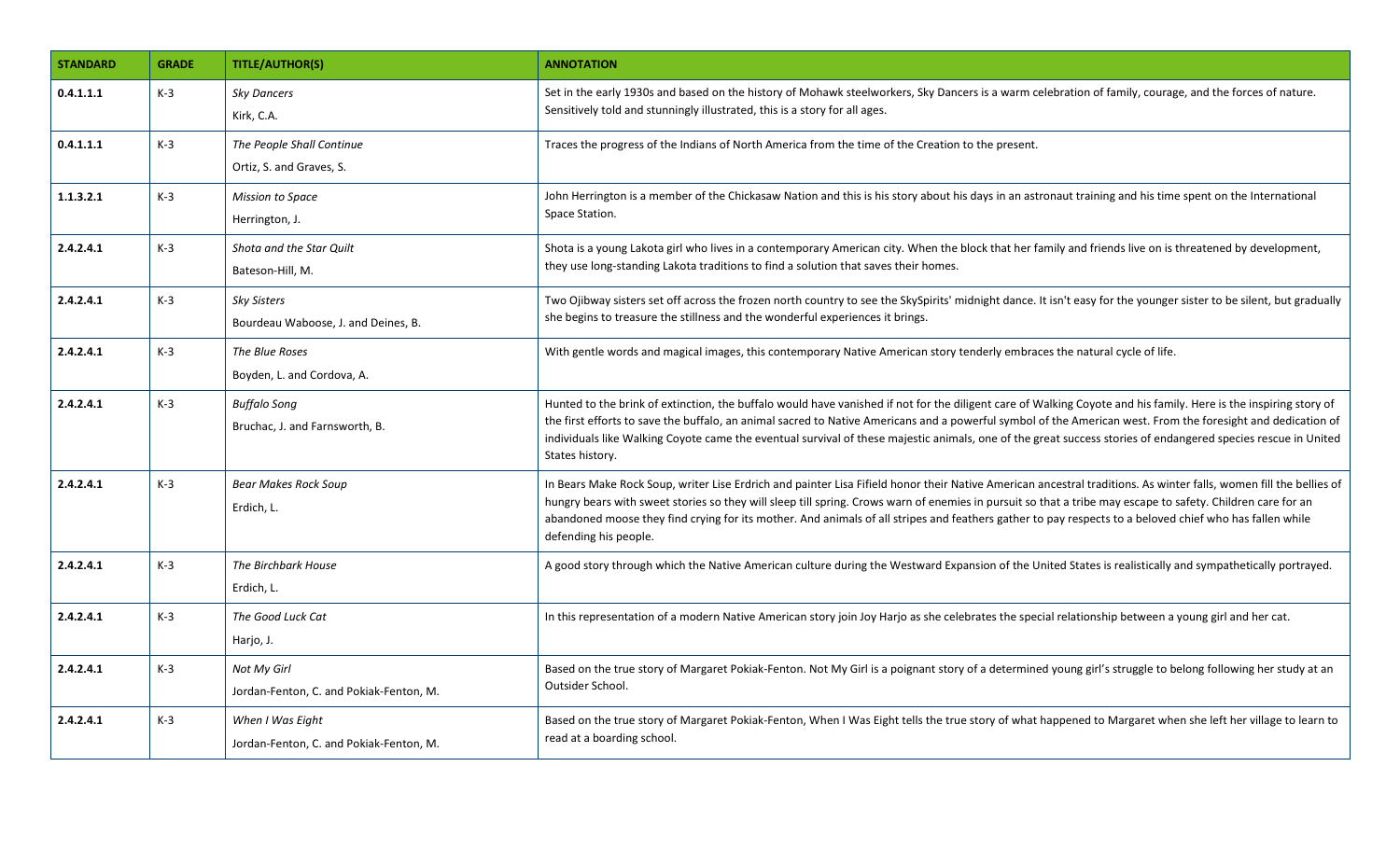| <b>STANDARD</b> | <b>GRADE</b> | <b>TITLE/AUTHOR(S)</b>                                                                                             | <b>ANNOTATION</b>                                                                                                                                                                                                                                                                                                    |
|-----------------|--------------|--------------------------------------------------------------------------------------------------------------------|----------------------------------------------------------------------------------------------------------------------------------------------------------------------------------------------------------------------------------------------------------------------------------------------------------------------|
| 2.4.2.4.1       | $K-3$        | Grandmother Spider Brings the Sun<br>Kemps, G.                                                                     | This wonderful story by a renowned storyteller explains how light was brought to the dark side of the world.                                                                                                                                                                                                         |
| 2.4.2.4.1       | $K-3$        | Pat Learns About Wild Peppermint<br>Kennerly, J., Marceau, C., Old Person, D., Tatsey, J., and<br>Tailfeathers, M. | Story about the use of wild peppermint among the Blackfeet Nation. A grandmother teaches her granddaughter Pat how to harvest wild peppermint and the<br>many benefits of the plant.                                                                                                                                 |
| 2.4.2.4.1       | $K-3$        | As Long As the Rivers Flow<br>Loyie, L., Brissenden, C., and Holmlund, H.D.                                        | As Long as the Rivers Flow is the story of Larry Loyie's last summer before entering residential school. It is a time of learning and adventure.                                                                                                                                                                     |
| 2.4.2.4.1       | $K-3$        | Nanabosho & Kitchie Odjig<br>McLellan, J., McLellan, M., Swampy, L., and Burling, J.                               | When Nanabosho meets Kitchie Odgij he gets an important lesson in respecting his elders.                                                                                                                                                                                                                             |
| 2.4.2.4.1       | $K-3$        | Nanabosho & Porcupine<br>McLellan, J., McLellan, M., and Gorrie, R.                                                | When Nanabosho decides to have some fun at the expense of a little bear cub, there's a surprise in store, courtesy of the cub's furious mother! Thanks to<br>shy little Porcupine, he discovers best friends are often closer than you think.                                                                        |
| 2.4.2.4.1       | $K-3$        | Nanabosho and the Butterflies<br>McLellan, J., McLellan, M., and Traverse, J.                                      | The story is recounted about Nanabosho and how butterflies came to be the creatures who make children laugh in this Ojibwe story.                                                                                                                                                                                    |
| 2.4.2.4.1       | $K-3$        | Nanabosho and the Woodpecker<br>McLellan, J. and Brynjolson, R.                                                    | When the hungry Nanabosho sees how Woodpecker gets food from a tree, he thinks he has a way to ease his hunger. Instead, he learns an embarrassing<br>truth about pretending to be something he isn't.                                                                                                               |
| 2.4.2.4.1       | $K-3$        | Nanabosho Dances<br>McLellan, J. and Brynjolson, R.                                                                | In this legend, Kitchi Manitou presents Nanabosho with a gift of tobacco to be used for offering before using the other gifts that were put forth on this earth.                                                                                                                                                     |
| 2.4.2.4.1       | $K-3$        | Nanabosho Steals Fire<br>McLellan, J. and Monkman, D.                                                              | Long ago, the only fire in the world was guarded jealously by an old medicine man. Nanabosho devises a plan to bring that warmth to the people.                                                                                                                                                                      |
| 2.4.2.4.1       | $K-3$        | Nanabosho, Soaring Eagle and the Great Sturgeon<br>McLellan, J. and Brynjolson, R.                                 | Soaring Eagle is left with no food for his family for the winter. Trout shows him how to catch as many fish as he needs. When Soaring Eagle grows greedy,<br>however, the results are nearly disastrous.                                                                                                             |
| 2.4.2.4.1       | $K-3$        | The Birth of Nanabosho<br>McLellan J. and Kirby, J.                                                                | The first title in the series shows how Nanabosho came to earth to teach respect for all living things.                                                                                                                                                                                                              |
| 2.4.2.4.1       | $K-3$        | Hungry Johnny<br>Minnema, C.K. and Ballinger, W.                                                                   | At the community feast, observing the bounty of festive foods and counting the numerous elders yet to be seated, Johnny learns to be patient and<br>respectful despite his growling tummy. He understands that gratitude, patience, and respect are rewarded by a place at the table—and plenty to eat, eat,<br>eat. |
| 2.4.2.4.1       | $K-3$        | <b>Black Elk's Vision</b><br>Nelson, S.D.                                                                          | From recounting the visions Black Elk had as a young boy, to his involvement in the battles of Little Big Horn and Wounded Knee, as well as his journeys to<br>New York City and Europe with Buffalo Bill's Wild West Show, this biographical account of Black Elk follows him from childhood through adulthood.     |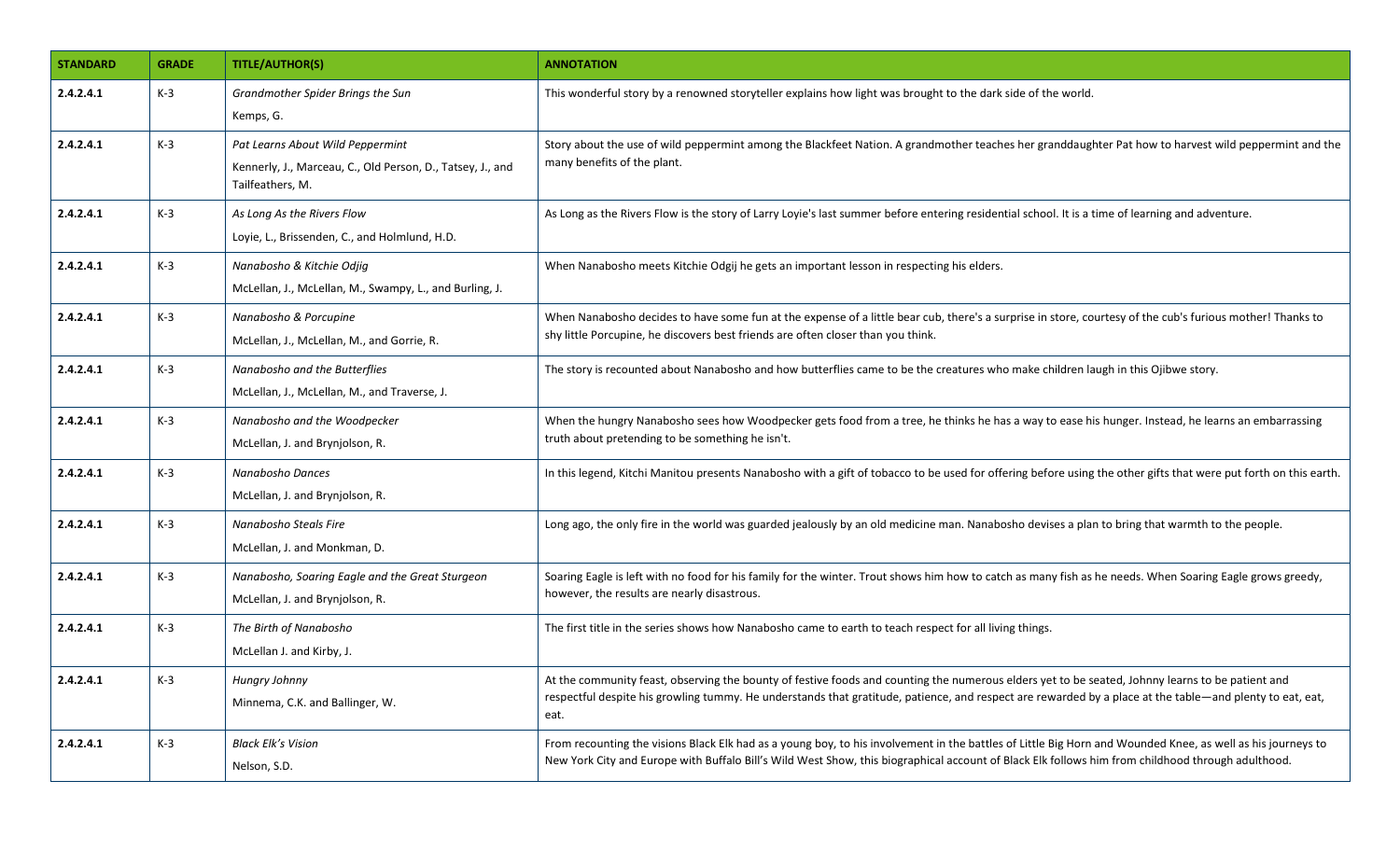| <b>STANDARD</b> | <b>GRADE</b> | <b>TITLE/AUTHOR(S)</b>                                                                       | <b>ANNOTATION</b>                                                                                                                                                                                                                                                                                                                                                                                                                                                                                                                                             |
|-----------------|--------------|----------------------------------------------------------------------------------------------|---------------------------------------------------------------------------------------------------------------------------------------------------------------------------------------------------------------------------------------------------------------------------------------------------------------------------------------------------------------------------------------------------------------------------------------------------------------------------------------------------------------------------------------------------------------|
| 2.4.2.4.1       | $K-3$        | <b>Buffalo Bird Girl: A Hidatsa Story</b><br>Nelson, S.D.                                    | Through her true story, readers will learn what it was like to be part of this Native American community that lived along the Missouri River in the Dakotas, a<br>society that depended more on agriculture for food and survival than on hunting.                                                                                                                                                                                                                                                                                                            |
| 2.4.2.4.1       | $K-3$        | Kiki's Journey<br>Orona-Ramirez, K. and Warm Day, J.                                         | Kiki is a city girl who calls Los Angeles home. But home is also a place filled with expressions of her family's Tiwa Indian heritage. Her parents left the Taos<br>Pueblo reservation long ago, and Kiki hasn't been back since she was a baby. She hardly even remembers what the Pueblo is like, until she returns with her<br>parents during spring break. Suddenly, Kiki feels like a tourist in a place that should feel like home. Kristy Orona-Ramirez's tender story sensitively portrays<br>the rewards and challenges of contemporary Indian life. |
| 2.4.2.4.1       | $K-3$        | Itse Selu: Cherokee Harvest Festival<br>Pennington, D. and Stewart, D.                       | Step back in time for a captivating glimpse of Cherokee life in pre-Columbian North America. Join Little Wolf and his family as they prepare to celebrate Itse<br>Selu, the harvest festival. ITSE SELU celebrates the rich and expressive spirit of the ancient Cherokee culture. The inclusion of Cherokee vocabulary<br>introduces readers to their language and creates a unique texture. A pronunciation key, alphabet, and glossary are included.                                                                                                       |
| 2.4.2.4.1       | $K-3$        | Amikoonse (Little beaver)<br>Plain, F.                                                       | Amikoonse, the little beaver, had always lived with the boy. They were great friends. They went everywhere together, and Amikoonse had never known any<br>other way of life. Then one day, while Grandfather is telling stories, an open front door presents an opportunity that he could not resist, and Amikoonse<br>runs. Soon, Amikoonse finds himself lost in a world far different than the one he had known. After a while, he comes to his own place of belonging.                                                                                    |
| 2.4.2.4.1       | $K-3$        | Eagle feather: An Honour<br>Plain, F.                                                        | A young Ojibwa boy grows up with his grandfather's teachings and learns the values of life through the lessons of history, culture and the natural<br>environment.                                                                                                                                                                                                                                                                                                                                                                                            |
| 2.4.2.4.1       | $K-3$        | Enduring Wisdom: Sayings From Native Americans<br>Saint James, S. and Driving Hawk Sneve, V. | Through centuries of unwelcome change and anguishing trials, Native Americans have held onto their heritages and histories. With this collection of sayings<br>from many tribes, this rich and thoughtful compilation honors Native American cultures and shares their enduring wisdom.                                                                                                                                                                                                                                                                       |
| 2.4.2.4.1       | $K-3$        | Jingle Dancer<br>Smith, C.L., Hu, Y., and Van Wright, C.                                     | Jenna loves the tradition of jingle dancing that has been shared by generations of women in her family, and she hopes to dance at the next powwow. But<br>she has a problem-how will her dress sing if it has no jingles?                                                                                                                                                                                                                                                                                                                                     |
| 2.4.2.4.1       | $K-3$        | Giving thanks: A Native American Good Morning Message<br>Swamp, J. and Printup, E.           | For as long as anyone can remember, Mohawk parents have taught their children to start each day by giving thanks to Mother Earth. Also known as the<br>Thanksgiving Address, this good morning message is based on the belief that the natural world is a precious and rare gift.                                                                                                                                                                                                                                                                             |
| 2.4.2.4.1       | $K-3$        | Songs of Shiprock Fair<br>Tapahonso, L. and Emerson, A.C.                                    | A young Navajo girl, Nezbah, enjoys every part of the annual Shiprock Fair, including the dances, parade, carnival, exhibits, contests, food and the chance to<br>visit with relatives.                                                                                                                                                                                                                                                                                                                                                                       |
| 2.4.2.4.1       | $K-3$        | Saltypie: A Choctaw Journey From Darkness Into Light<br>Tingle, T.                           | In this powerful family saga, Choctaw author Tim Tingle tells the story of his family's move from Oklahoma Choctaw country to Pasadena, Texas. Spanning<br>fifty years, Saltypie describes the problems encountered by his Choctaw grandmother—from her orphan days at an Indian boarding school to hardships<br>encountered in her new home on the Texas Gulf Coast.                                                                                                                                                                                         |
| 2.4.2.4.1       | $K-3$        | A Man Called Raven<br>Van Camp, R. and Littlechild, G.                                       | Van Camp's contemporary story draws from the animal legends and folklore told to him by his Dogrib elders. Littlechild captures the sense of mystery and<br>magic surrounding the strange raven man who teaches the main characters the meaning of respect for nature.                                                                                                                                                                                                                                                                                        |
| 2.4.2.4.1       | $K-3$        | What's the Most Beautiful Thing You Know About Horses?<br>Van Camp, R. and Littlechild, G.   | Our friendly guide - Van Camp - invites us to accompany him on his playful search for the most beautiful thing about horses. He asks his family, his friends,<br>and even the artist, George Littlechild, what is the most beautiful thing they know about horses. The answers he gets range from zany to profound, and<br>show him that even seemingly ordinary things can be seen in entirely new ways.                                                                                                                                                     |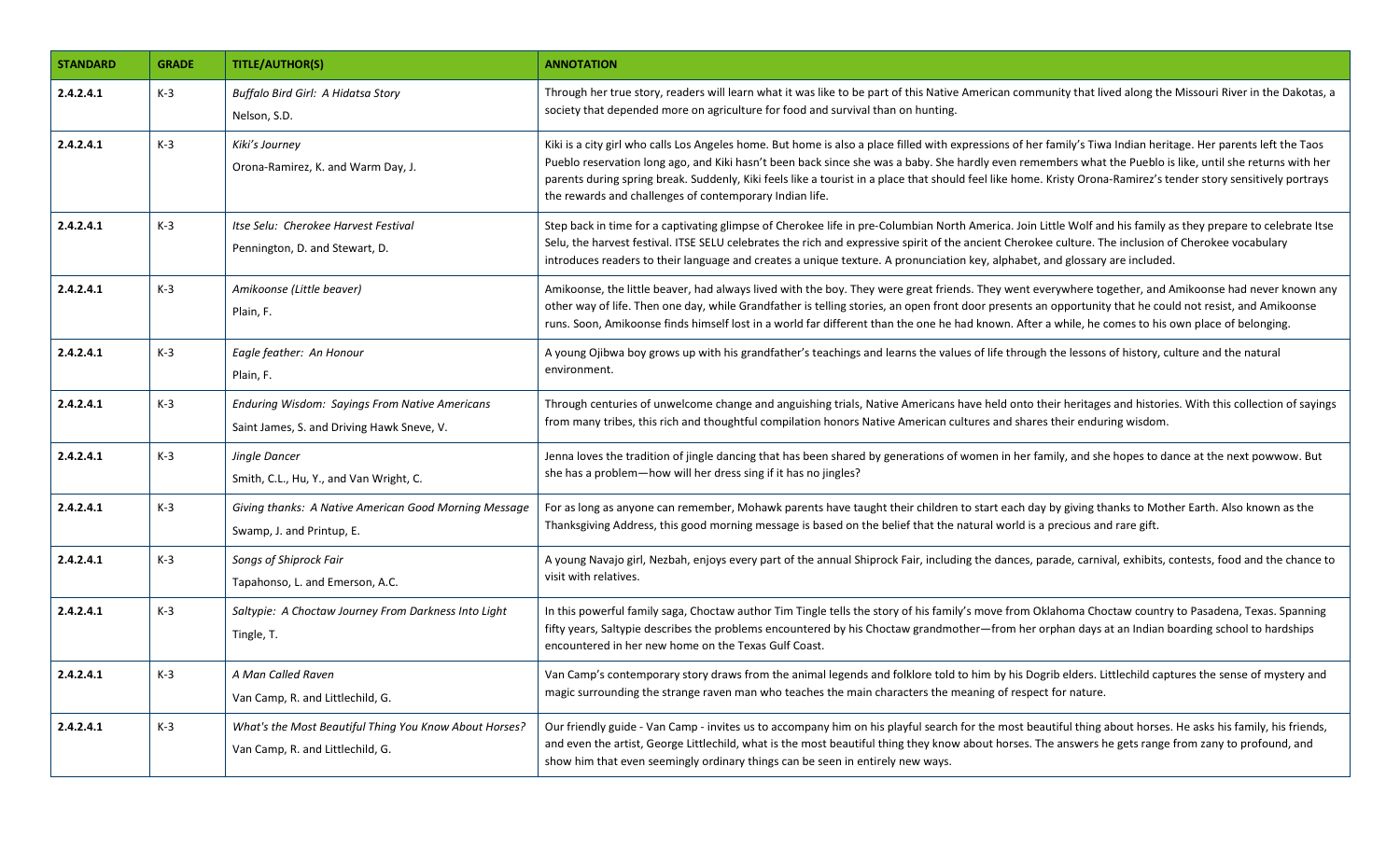| <b>STANDARD</b> | <b>GRADE</b> | <b>TITLE/AUTHOR(S)</b>                                                                                 | <b>ANNOTATION</b>                                                                                                                                                                                                                                                                                                                                                                                                                                                                                                                                                                                                                                                                                                                                                                                                                                                                                         |
|-----------------|--------------|--------------------------------------------------------------------------------------------------------|-----------------------------------------------------------------------------------------------------------------------------------------------------------------------------------------------------------------------------------------------------------------------------------------------------------------------------------------------------------------------------------------------------------------------------------------------------------------------------------------------------------------------------------------------------------------------------------------------------------------------------------------------------------------------------------------------------------------------------------------------------------------------------------------------------------------------------------------------------------------------------------------------------------|
| 2.4.2.4.1       | $K-3$        | Taku Wadaka He? (What Do You See?)<br>Zacharias, J. and Smith, S.                                      | The grandfather in this story is sharing his knowledge with his granddaughter using the Dakota language. She, along with all of the children who read this<br>book, will attain knowledge while admiring the creative artwork used to illustrate these hidden images.                                                                                                                                                                                                                                                                                                                                                                                                                                                                                                                                                                                                                                     |
| 2.4.2.4.1       | 4-6          | Drumbeat Heartbeat: A Celebration of the Powwow (We<br>Are Still Here)<br>Braine, S.                   | This title describes the origin of the word powwow and how it has changed over time. It also describes important aspects of a powwow including: food,<br>dancing, drums/music, spirituality, dress, and giveaways. The author goes most in depth with the types of dances, with associated dress, as well as music<br>while including information on different regional and nation specific information. Both the introduction and conclusion contain sensory descriptions like<br>smell and sound to engage and hook the reader. The author reminds readers, who may or may not know, many Native Americans live in cities and are<br>enrolled at a reservation.                                                                                                                                                                                                                                         |
| 2.4.2.4.1       | 4-6          | Shannon: An Ojibway Dancer (We Are Still Here)<br>King, S. and Whipple, C.                             | This book describes Shannon everyday activities, like going to school and hanging out with friends, in addition to the preparations for the upcoming<br>powwow at the Mille Lacs reservation. Shannon lives in Minneapolis with her grandmother, sisters and cousins but she is enrolled at the Mille Lacs<br>reservation. Shannon and her sister are fancy shawl dancers, and her cousins are jingle dancers. They travel throughout the summer to different powwows<br>to dance (and celebrate). The author provides descriptions of shawl dancer and jingle dancer outfits and some of the process to make them. There is also<br>background on powwows, and music. This title also reminds readers who are unfamiliar that many Native Americans live in cities and are enrolled in<br>reservations. Contextual material includes a map of Minnesota with reservation locations and cities indicated. |
| 2.4.2.4.1       | $4 - 6$      | Black Elk's Vision: A Lakota Story<br>Nelson, S.                                                       | Written in first person from Black Elk's perspective, S.D. Nelson describes Black Elk's life (1863-1950) as an Oglala-Lakota medicine man. Nelson recounts<br>Black Elk's childhood and adulthood, including experiences related to the battle of Little BigHorn, the battle of Wounded Knee, and travels with Buffalo Bill's<br>Wild West Show. Nelson also relays the daily experiences of being Native American in the mid-1800s to 1900s. This book includes a timeline, archived<br>images and art created by Nelson to help readers contextualize Black Elk's life.                                                                                                                                                                                                                                                                                                                                 |
| 2.4.2.4.1       | $4 - 6$      | The Sacred Harvest: Ojibway Wild Rice Gathering (We Are<br>Still Here)<br>Regguinti, G. and Kakkak, D. | This book follows Glen and his family who live on the Leech Lake reservation. It first addresses the process of evaluating wild rice for harvest. Glen's father<br>instructs Glen to take only as much as they need for year. The author includes the importance of wild rice in terms of historical context, as well as giving a<br>brief history of the Ojibwe Nation and Leech Lake reservation. After the context the author addresses the process of harvesting further as well as Glen's<br>extended family's involvement in the process. The book concludes, by relaying that after last day of harvest, Glen goes back to school and father goes back<br>to work, but processed rice will be in many meals during coming year, reflecting the cyclical pattern of the year.                                                                                                                       |
| 4.1.1.1         | 4-6          | Eagle Song<br>Bruchac, J. and Andreasen, D.                                                            | This title is about Danny Bigtree, who is in 4 <sup>th</sup> grade, and starts a new school in Brooklyn. He misses the Mohawk reservation and his family and friends<br>there. He faces stereotypes at his new school and making new friends. Many of his classmates play basketball, which Danny doesn't have much interest in<br>and no one here really seems to care or know about lacrosse like Danny does. Not only that, some of his classmates have taken to calling Danny "Chief"<br>despite Danny explaining how that is inappropriate and further explaining about how the Iroquois lived in longhouses and not teepees when that was also<br>brought up.                                                                                                                                                                                                                                       |
| 4.1.1.1         | 4-6          | Muskrat Will Be Swimming<br>Savageau, C. and Hynes, R.                                                 | Jeannie is a young Native American girl who is told a traditional Seneca story by her grandfather. Jeannie's grandfather tells her this story in response to her<br>trouble with a classmate teasing her at school. Through the tale her grandfather told, Jeannie becomes more confident finding her own strength keeping her<br>Native American identity in mind.                                                                                                                                                                                                                                                                                                                                                                                                                                                                                                                                       |
| 4.1.9.9         | $4 - 6$      | Shota and the Star Quilt<br>Bateson-Hill, M.                                                           | Shota is a young Lakota girl who lives in a contemporary American city. When the block that her family and friends live on is threatened by development,<br>they use long-standing Lakota traditions to find a solution that saves their homes.                                                                                                                                                                                                                                                                                                                                                                                                                                                                                                                                                                                                                                                           |
| 4.1.9.9         | $4 - 6$      | The Mishomis Book: The Voice of the Ojibway<br>Benton-Benai, E.                                        | Benton-Benai wrote this book with the goal of education readers in culture, history and philosophy of the Ojibwe Nation. This book is part text and part<br>illustrations.                                                                                                                                                                                                                                                                                                                                                                                                                                                                                                                                                                                                                                                                                                                                |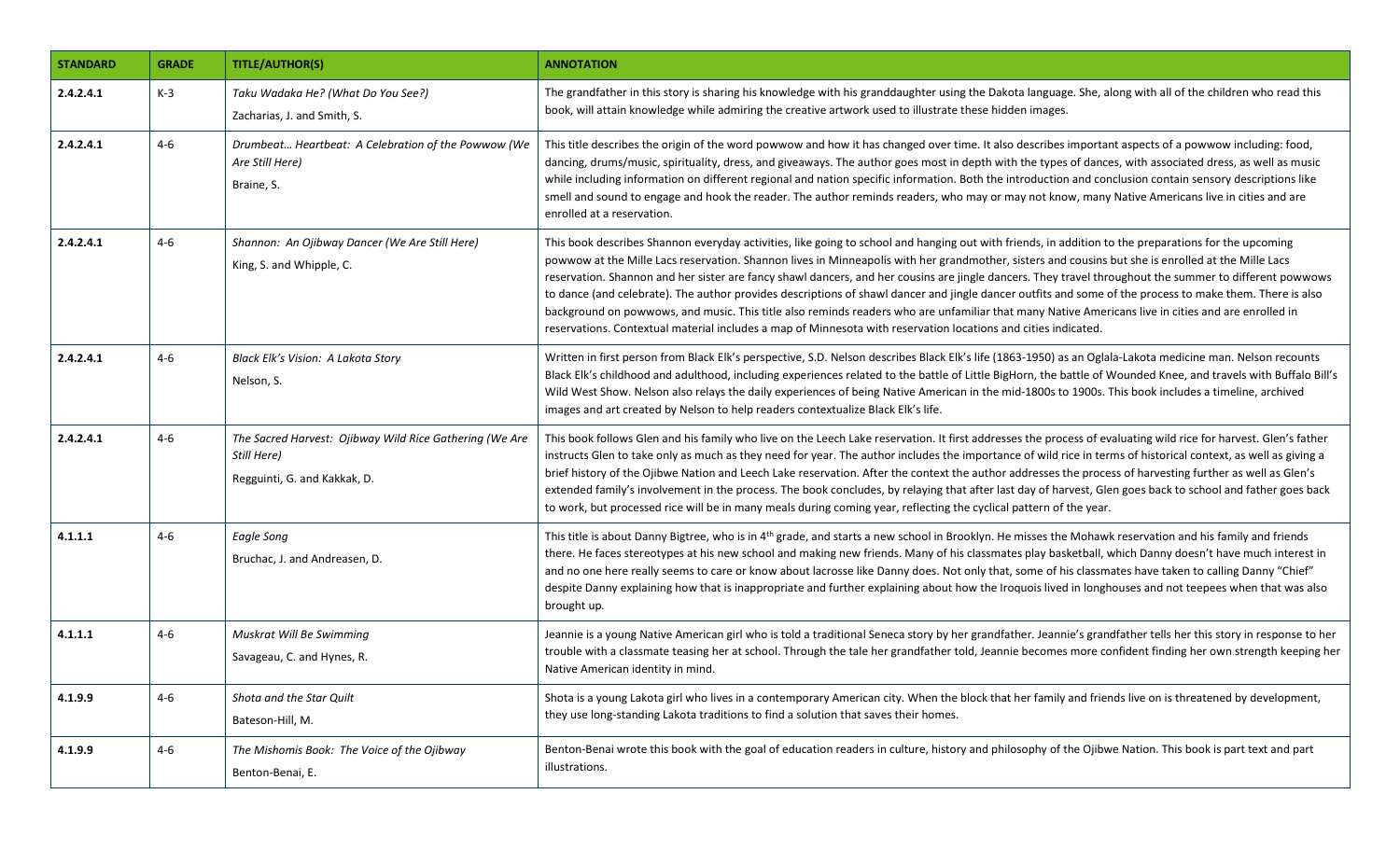| <b>STANDARD</b> | <b>GRADE</b> | <b>TITLE/AUTHOR(S)</b>                                                                                                               | <b>ANNOTATION</b>                                                                                                                                                                                                                                                                                                                                                                                                                                                                                                                                                                                        |
|-----------------|--------------|--------------------------------------------------------------------------------------------------------------------------------------|----------------------------------------------------------------------------------------------------------------------------------------------------------------------------------------------------------------------------------------------------------------------------------------------------------------------------------------------------------------------------------------------------------------------------------------------------------------------------------------------------------------------------------------------------------------------------------------------------------|
| 4.1.9.9         | $4 - 6$      | The Blue Roses<br>Boyden, L. and Cordova, A.                                                                                         | With gentle words and magical images, this contemporary Native American story tenderly embraces the natural cycle of life.                                                                                                                                                                                                                                                                                                                                                                                                                                                                               |
| 4.1.9.9         | $4 - 6$      | A Boy Called Slow: The True Story of Sitting Bull<br>Bruchac, J. and Baviera, R.                                                     | This story is about Sitting Bull, who was part of the Hunkpapa band of Lakota Dakota. He dislikes his childhood name, Slow. Slow is inspired by his father,<br>and works towards earning a new name. Slow, or Sitting Bull, accomplishes this around 14 years of age during the mid-1800s.                                                                                                                                                                                                                                                                                                               |
| 4.1.9.9         | $4 - 6$      | <b>Hidden Roots</b><br>Bruchac, J.                                                                                                   | Harold, age 11, lives in upstate New York in the early 1960s with his mother and father. Similar to his mother, Harold is a loner. Harold's Uncle Louis visits<br>often, and usually while Harold's father is at work. Uncle Louis teaches him about the Adirondack wilderness and the history of Vermont Eugenics Program<br>in the 1930s and its danger to the Abenaki people. While Harold had known that his family had secrets, he soon learns that they are related to the history<br>Uncle Louis is telling him. Not only that, Uncle Louis isn't really his uncle, but his maternal grandfather. |
| 4.1.9.9         | $4 - 6$      | Dream Catcher<br>Calahasen, S.                                                                                                       | Marin had a recurring nightmare and doesn't know how to make it stop. Marin's grandmother suggests seeing a Cree Elder. Marin learns a great deal from<br>Maskwa, the Elder, including the story of the Spider Women and the uses of dream catchers.                                                                                                                                                                                                                                                                                                                                                     |
| 4.1.9.9         | $4 - 6$      | The Chichi Hoohoo Bogeyman<br>Driving Hawk Sneve, V.                                                                                 | In the South Dakota prairie, three girl cousins explore an old fort. They find an odd creature, which the call chichi hoohoo bogeyman, a name containing<br>Dakota and Hopi origins. After one of the cousins disappears, the girls' discovery comes into the foreground. Tensions rise and mysteries ensue in this book.                                                                                                                                                                                                                                                                                |
| 4.1.9.9         | $4 - 6$      | Lana's Lakota Moons<br>Driving Hawk Sneve, V.                                                                                        | This story is about two cousins and their new friendship with a new student at school. Lana and Lori, cousins, are part of the Lakota nation, and bond with<br>the new Laotian student over cultural differences, as well as similarities, in how family, friendship and loss are viewed.                                                                                                                                                                                                                                                                                                                |
| 4.1.9.9         | $4 - 6$      | Sacagawea<br>Erdrich, L. and Buffalohead, J.                                                                                         | Erdrich covers Sacagawea's life from age 11 to adulthood in this biography for young readers. Events of Sacagawea's life include her kidnapping from her<br>home and family of the Hidatsa nation on to her dealings with Lewis and Clark.                                                                                                                                                                                                                                                                                                                                                               |
| 4.1.9.9         | $4 - 6$      | Lakota Hoop Dancer<br>Left Hand Bull, J. and Haldane, S.                                                                             | Lakota Hoop Dancer follows Kevin Locke, a Lakota man enrolled at Standing Rock reservation. The author tells the reader about Kevin's background before<br>illustrating important aspects of hoop dancing. Left Hand Bull describes to the reader the importance of the dance in Lakota culture and how it is taught.<br>Color photographs accompany the descriptions of the regalia, music and a few moves and steps.                                                                                                                                                                                   |
| 4.1.9.9         | $4-6$        | In the Footsteps of Crazy Horse<br>Marshall, J. and Yellowhawk, J.                                                                   | Jimmy McClean learns a great deal about his heritage as a Lakota from his grandfather. His grandfather, Nyles High Eagle, tells Jimmy about Crazy Horse, or<br>Tasunk Witko and his life from c. 1840-1877. During this exchange with his grandfather, Jimmy learns more about his heritage, history and as result himself.                                                                                                                                                                                                                                                                              |
| 4.1.9.9         | $4 - 6$      | Walking on Earth & Touching the Sky: Poetry and Prose by<br>Lakota Youth at Red Cloud Indian School<br>McLaughlin, T. and Nelson, S. | This is a compilation of poetry from students from fifth to eighth grade from Red Cloud Indian School on the Pine Ridge Indian Reservation. The poetry was<br>compiled by McLaughlin, a teacher at the school and S.D. Nelson created artwork to accompany the poetry.                                                                                                                                                                                                                                                                                                                                   |
| 4.1.9.9         | $4 - 6$      | Yum! ¡Qué Rico! Americas' Sproutings<br>Mora, P.                                                                                     | Mora has created a book of poetry, specifically haiku, to describe foods that have been in the Americas for a long time. The poems are joined with bright<br>illustrations.                                                                                                                                                                                                                                                                                                                                                                                                                              |
| 4.1.9.9         | $4 - 6$      | Sitting Bull: Lakota Warrior and Defender of His People<br>Nelson, S.D.                                                              | Sitting Bull lived from about 1831 to 1890 and he was a member of the Lakota nation. Nelson recounts his life, from childhood to adulthood, describing his<br>experiences and achievements, including combat with the U.S. government.                                                                                                                                                                                                                                                                                                                                                                   |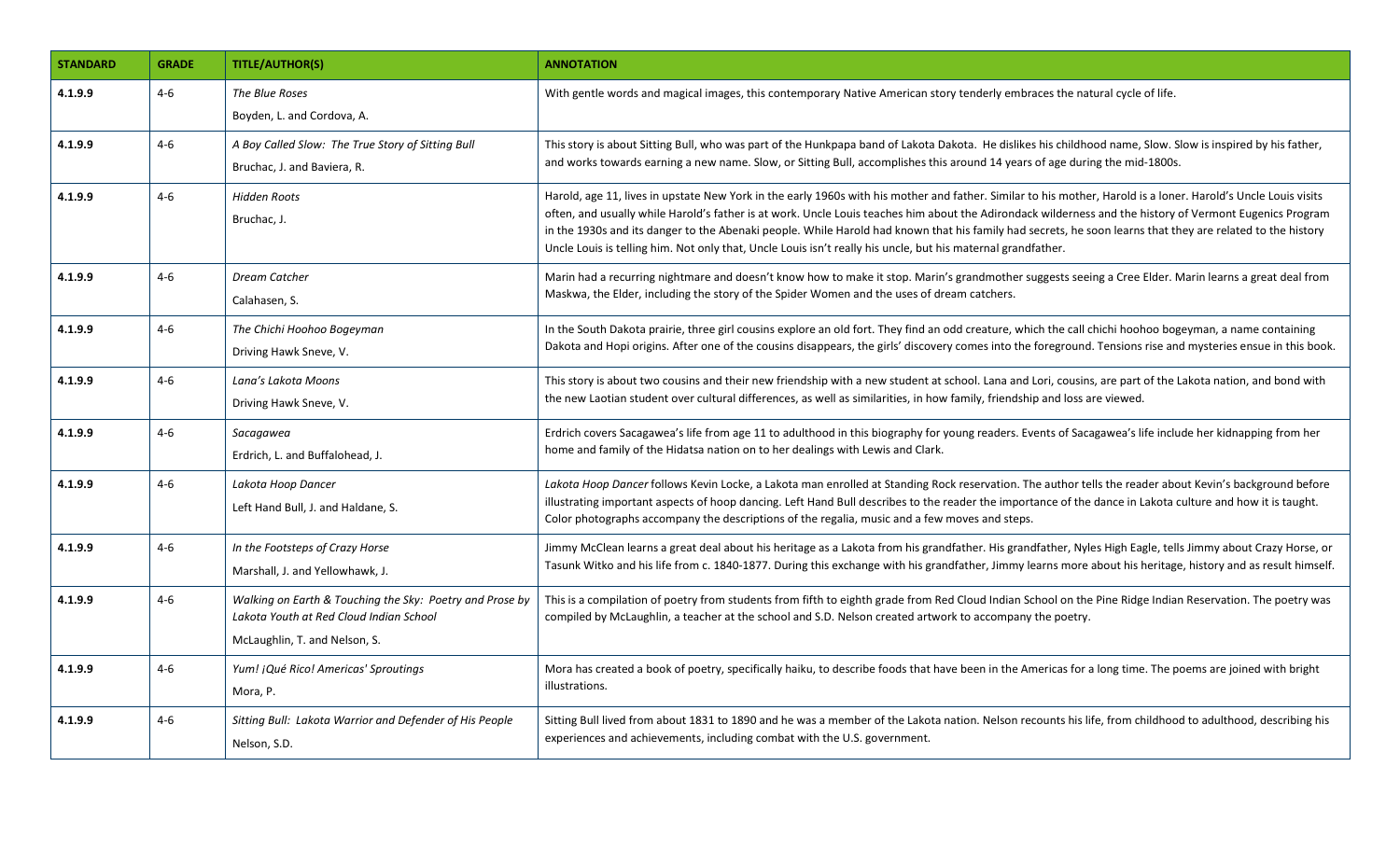| <b>STANDARD</b> | <b>GRADE</b> | <b>TITLE/AUTHOR(S)</b>                                                                     | <b>ANNOTATION</b>                                                                                                                                                                                                                                                                                                                                                                                                                                                                                                               |
|-----------------|--------------|--------------------------------------------------------------------------------------------|---------------------------------------------------------------------------------------------------------------------------------------------------------------------------------------------------------------------------------------------------------------------------------------------------------------------------------------------------------------------------------------------------------------------------------------------------------------------------------------------------------------------------------|
| 4.1.9.9         | $4-6$        | Powwow Summer: A Family Celebrates the Circle of Life<br>Rendon, M. and Bellville, C.      | Rendon describes the powwow and how it fits in the rhythm of life. The author asks questions periodically to engage readers and encourage them to think<br>how the traditions mentioned in this book may be similar to their own traditions. There are many photographs bringing to life this informative text.                                                                                                                                                                                                                 |
| 4.1.9.9         | $4 - 6$      | Songs From the Loom: A Navajo Girl Learns to Weave<br>Roessel, M.                          | Roessel follows his mother and his in this book. The preface talks about his mother telling him the story of how the Navajo learned to weave while she was<br>weaving on the loom as well as the author's inspiration to become a photographer. Roessel's main focus in the story is his mother teaching his daughter how<br>to weave the Navajo way. In the process, his daughter does not just learn technique but the songs and stories that accompany it, which are just as<br>important.                                   |
| 4.1.9.9         | $4-6$        | Giving Thanks: A Native American Good Morning<br>Message<br>Swamp, J. and Printup, E.      | An illustrated children's book that depicts a message of thanks, called the Thanksgiving Address. The address comes from the Native nations, specifically the<br>Iroquois and Six Nations, in Canada and northern New York and is still used in contemporary celebrations.                                                                                                                                                                                                                                                      |
| 4.1.9.9         | $4 - 6$      | Saltypie: A Choctaw Journey From Darkness Into Light<br>Tingle, T. and Clarkson, K.        | Tim Tingle writes his family's history in this book through the perspective of a young boy name Saltypie. This history spans about 50 years, starting with his<br>grandmother's experiences in boarding school in Oklahoma to his own experiences in college. This family history is complemented by its illustrations.                                                                                                                                                                                                         |
| 4.1.9.9         | $4 - 6$      | What's the Most Beautiful Thing You Know About Horses?<br>Van Camp, R. and Littlechild, G. | The author of this title encourages us to look closer at horses and examine their beauty. Van Camp's interest stems from his perspective as a member of the<br>Dogrib, or Tlicho, Nation in Canada. The Dogrib Nation does not use horses due to the cold climate, and instead uses dogs for tasks that other communities<br>might use for horses. Van Camp's examination into horses comes from his own observation and thoughts as well as from other people he knows, including<br>the illustrator George Littlechild.       |
| 4.1.9.9         | 4-6          | Iktomi and the Ducks<br>Zitkala-Sa                                                         | Iktomi and the Ducks is a compilation of stories told by Zitkala-Sa. The stories and ways Zitkala-Sa tells them reflect the cultural tradition for the Yankton<br>Dakota. These tales contain classic adventures and well known characters.                                                                                                                                                                                                                                                                                     |
| 4.2.6.6         | 4-6          | I Am Not a Number<br>Dupuis, J., Kacer, K., and Newland, G.                                | Irene is forced to go to a residential school far away from her family and First Nation home. In I am not a number, Irene conveys her confusing and terrifying<br>experiences at school. Irene also struggles with homesickness, intensified by the school's insistence she forget her home and culture. During the summer<br>break, her parents decide to keep her from returning from the school, despite the laws that require it. Irene and her parents have to find a way to hide<br>Irene, as well as protect themselves. |
| 4.2.6.6         | 4-6          | Not My Girl<br>Jordan-Fenton, C. and Poliak-Fenton, M.                                     | Margaret returns home from boarding school to an unexpected reception. She was excited to see her family again and thought her family felt the same.<br>Margaret's family's response, causes her to realize how much she has changed since she left school and how much she has forgotten. This title is a sequel to<br>When I was Eight.                                                                                                                                                                                       |
| 5.4.4.15.1      | $4 - 6$      | Before Columbus: The Americas of 1491<br>Mann, C.                                          | In this title, Mann describes the history of the American continents prior to Columbus' landing using archaeology and interpreting firsthand accounts.<br>Mann's history is paired with colorful photographs and illustrations.                                                                                                                                                                                                                                                                                                 |
| 6.4.4.20.4      | $4 - 6$      | Home to Medicine Mountain<br>Santiago, C. and Lowry, J.                                    | Home to Medicine Mountain is lyrical story, accompanied by illustrations, of two brothers in the 1930s. The two brothers have to go to a government run<br>boarding school, where they are forced to abandon their culture which is motivated punishment, such as for speaking any language other than English. This<br>story focuses on the brothers' trip home during the summer and reconnecting with their culture.                                                                                                         |
| 6.4.6.6         | $4 - 6$      | The Warriors<br>Bruchac, J.                                                                | Twelve-year old Jake moves to Washington D.C. from the Iroquois reservation when his mother gets a new job. Jake has not lived anywhere besides the<br>reservation. At his new school, lacrosse is highly regarded but it is understood. People at his new school don't seem to understand the context of Lacrosse,<br>where it came from and what it means to the Iroquois people. While at his new school, Jake encounters many micro-aggressions as well as overt racism.                                                    |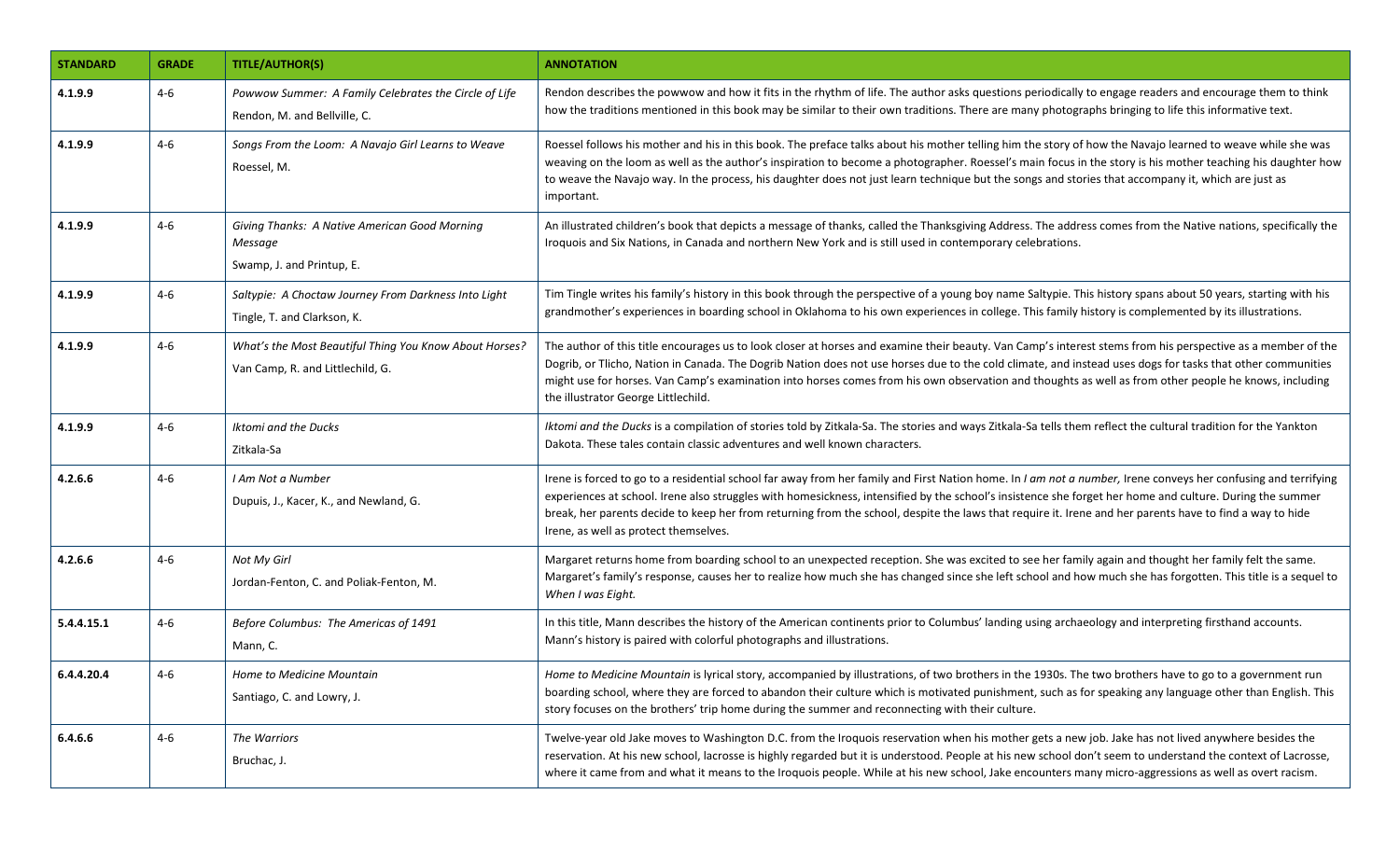| <b>STANDARD</b> | <b>GRADE</b> | <b>TITLE/AUTHOR(S)</b>                                                                                           | <b>ANNOTATION</b>                                                                                                                                                                                                                                                                                                                                                                                                                                                                                                                                                                                                                                                                                                                                                                                                                                                                                                       |
|-----------------|--------------|------------------------------------------------------------------------------------------------------------------|-------------------------------------------------------------------------------------------------------------------------------------------------------------------------------------------------------------------------------------------------------------------------------------------------------------------------------------------------------------------------------------------------------------------------------------------------------------------------------------------------------------------------------------------------------------------------------------------------------------------------------------------------------------------------------------------------------------------------------------------------------------------------------------------------------------------------------------------------------------------------------------------------------------------------|
| 6.4.6.6         | $4 - 6$      | The Creator's Game: A Story of Baaga'adowe/Lacrosse<br>Coulson, A. and DesJarlait, R.                            | Travis Skinaway plays lacrosse but doesn't know much about it besides it was a gift from the creator in the distant past. Travis struggles with the athletic<br>aspects of the game and is about ready to give up on lacrosse. After his grandfather visits him in a dream, Travis learns more about spiritual aspect of<br>lacrosse and decides to keep with it. While Travis' mother doesn't seem to believe in Travis' dream, his grandmother is supportive and gives Travis his<br>grandfather's lacrosse gear. Travis learns a great deal from his grandmother and becomes more confident in his abilities.                                                                                                                                                                                                                                                                                                        |
| 6.4.6.6         | $4-6$        | The Birchbark House<br>Erdrich, L.                                                                               | While a fictional book, the author bases many events and people on her research related to her own family as well as history of the area. The author's<br>acknowledgements in the opening of the book discusses this in further detail. The main character is a girl named Omakayas, and this story follows her life in<br>the mid-1800s. She discusses the rhythmic seasonal activities of her community as well as interactions with her siblings. This book has a few small drawings<br>interspersed, as well as a map of Minnesota as well as the area in which Omakayas lives to give readers further insight into the life of Omakaya and her<br>family. There are is also an author's note in the back in regards to language and pronunciation. This title is the first in a series, the Birbark House series and<br>its sequel are as follows: The Game of Silence, The Porcupine Year, Chickadee and Makoons. |
| 6.4.6.6         | $4 - 6$      | Kiki's Journey<br>Orona-Ramierz, K.                                                                              | Kiki lives in Los Angeles and in this book deals with the concept of what home means. Los Angeles is home, but so is Taos Pueblo, although she hasn't been<br>there since infancy. Kiki's parents moved from Taos Pueblo reservation many years ago. During a school break, Kiki and her family visit Taos Pueblo<br>reservation and Kiki feels like an outsider in place she thinks of as home.                                                                                                                                                                                                                                                                                                                                                                                                                                                                                                                        |
| 6.4.9.9         | $7 - 8$      | Killer of Enemies<br>Bruchac, J.                                                                                 | Apache hunter Lozen and her family live as the Ones (given technology and genetic enhancements); all others serve the Ones. When the Cloud came,<br>technology stopped working, and genetically engineered monsters ravage the world. With skills and magical abilities, Lozen hunts monsters to keep her<br>kidnapped family safe. Her powers are connected to an ancient legend of her people. Will she become the hero she is meant to be?                                                                                                                                                                                                                                                                                                                                                                                                                                                                           |
|                 |              |                                                                                                                  | With themes of breaking gender barriers, conflict resolution, coping with death, cultural diversity, Dystopia, nature, family, friendship, Native American<br>interest, overcoming obstacles, and persistence/grit, students can compare and contrast this depiction with other Science Fiction/Fantasy Dystopian novels<br>as well as traditional stories or legends of the Apache. For 6th to 8th Grade.                                                                                                                                                                                                                                                                                                                                                                                                                                                                                                              |
| 6.5.9.9         | $4-6$        | If I Ever Get Out of Here<br>Gansworth, E.                                                                       | In 1975, Lewis Blake lives on the Tuscarora reservation with his mother and uncle. At school he doesn't have any friends in his class, and everyone he knows<br>from the reservation are in different leveled classes. This year, George Haddonfield moves to the area. George's dad works for the Air force and they have<br>moved a few times. Lewis and George become friends with the help of their common interest in music including the Beatles and the Eagles. As much as<br>Lewis wants to share everything with George, there are some things that he thinks he can't share, like his home. George's friendship is not the only new<br>development this year. Evan, a bully at school, has started target Lewis specifically.                                                                                                                                                                                 |
| 6.5.9.9         | $7 - 8$      | Navajo Long Walk: The Tragic Story of a Proud People's<br><b>Forced March From Their Homeland</b><br>Bruchac, J. | Bruchac's detailed account of the Navajo people's forced relocation from Arizona to the Bosque Redondo Reservation in the New Mexico is heart wrenching.<br>Writing initially as a group of Navajos gathered around an elder, the relocation begins as American soldiers and the Utes force the Navajos to abandon their<br>lands and begin "a trail of suffering and loss." Bruchac discusses the events leading up to the displacement and the Long Walks, over 470 miles, as well as the<br>makeshift reservation. The author discusses U.S. leaders and conditions that led to the closing of the reservation in 1868 and the signing of the treaty<br>between the Navajo people and the U.S. government.                                                                                                                                                                                                           |
|                 |              |                                                                                                                  | Use this book with the Choctaw Trail of Tears account How I became a ghost by Tim Tingle to compare and contrast details and perspectives. For 7th and 8th<br>Grade.                                                                                                                                                                                                                                                                                                                                                                                                                                                                                                                                                                                                                                                                                                                                                    |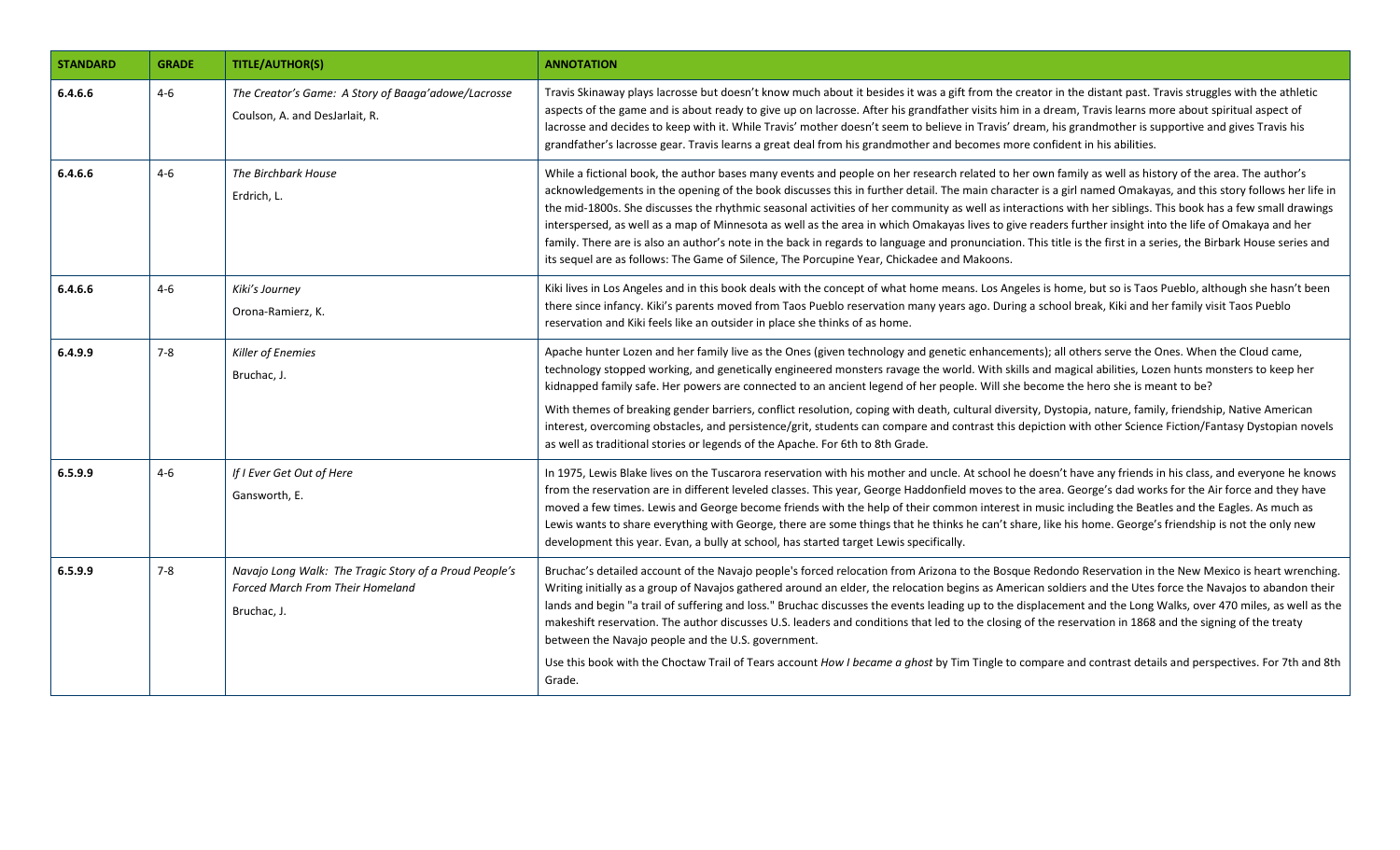| <b>STANDARD</b> | <b>GRADE</b> | <b>TITLE/AUTHOR(S)</b>                                                                             | <b>ANNOTATION</b>                                                                                                                                                                                                                                                                                                                                                                                                                                                                                                                                                                                                                                                                                                                                                                                                                               |
|-----------------|--------------|----------------------------------------------------------------------------------------------------|-------------------------------------------------------------------------------------------------------------------------------------------------------------------------------------------------------------------------------------------------------------------------------------------------------------------------------------------------------------------------------------------------------------------------------------------------------------------------------------------------------------------------------------------------------------------------------------------------------------------------------------------------------------------------------------------------------------------------------------------------------------------------------------------------------------------------------------------------|
| 6.5.9.9         | $7 - 8$      | How I Became a Ghost<br>Tingle, T.                                                                 | Isaac, a Choctaw boy who does not survive the Trail of Tears, narrates How I Became a Ghost in a tale of innocence and resilience in the face of tragedy.<br>From the book's opening line, the reader is put on notice that this is no normal book. Isaac leads a tough-minded teenage girl, a shape-shifting panther boy,<br>a lovable five-year-old ghost who only wants her mom and dad to be happy, and Isaac's talking dog, Jumper. The first in a trilogy, How I Became a Ghost<br>thinly disguises an important and oft-overlooked piece of history.<br>Educators can compare and contrast Tingle's novel of the Choctaw Trail of Tears account with Bruchac's Navajo Long Walk.                                                                                                                                                         |
| 6.7.9.9         | $7 - 8$      | Native Women of Courage (Native Trailblazers)<br>Fournel, K.                                       | Native Women of Courage profiles ten amazing women leaders in the Native community. All of these trailblazing women are role models who have raised<br>the profile of Indigenous culture in North America. From heroines of the past to women making history today, this exciting work of nonfiction reminds<br>readers of the contributions of Native American women to our daily lives and to our country's social fabric.                                                                                                                                                                                                                                                                                                                                                                                                                    |
| 6.7.9.9         | $7 - 8$      | Native Athletes In Action (Native Trailblazers)<br>Schilling, V.                                   | Shoni Schimmel of the Confederated Tribes of the Umatilla Indian Reservation in eastern Oregon has earned the nicknames The Umatilla Thrilla and<br>Showtime in the world of women's basketball. Kenny Dobbs, aka The Dunk Inventor, is a member of the Choctaw Nation of Oklahoma and has toured the<br>globe with the National Basketball Association as a celebrity dunker for sold-out shows. These are two of the biographies of all thirteen athletes that<br>describe the hard work, determination, and education of these athletes. These stories highlight the lives and achievements of 13 outstanding athletes, both<br>men and women, who followed their hearts and through hard work became champions.                                                                                                                             |
| 6.7.9.9         | $7 - 8$      | Native Defenders of the Environment (Native Trailblazers)<br>Schilling, V.                         | The stories of twelve brave people who work tirelessly to save our environment including stories of courage, determination, and resistance to multinational<br>corporations and destructive government policies. Grace Thorpe worked to keep Native reservations from becoming nuclear waste dumps. Tom Goldtooth is<br>the director of the Indigenous Environmental Network. Other important Indigenous figures include Winona LaDuke, who raises public support and creates<br>funding for Native environmental groups. The next generation of Native environmentalists, including Ben Powless, a founding organizer of the Canadian<br>Youth Climate Coalition; Melina Laboucan-Massimo, tar sands campaigner for Greenpeace Canada; and Teague Allston, an intern with the National Wildlife<br>Federation tribal and public lands program. |
| 6.7.9.9         | $7 - 8$      | Native Writers: Voices of Power (Native Trailblazers)<br>Sigafus, K. and Ernst, L.                 | These stories explore the life events and aspirations that shaped the voices of ten influential Native writers, whose novels, short stories, and plays<br>encompass the soul of Native life. Many individuals portrayed in the Native Trailblazers series surmounted adversity and humble beginnings in their journey<br>for personal success. The Trailblazer books feature positive role models for Native students while providing non-Native students with a view of Indigenous<br>people today.                                                                                                                                                                                                                                                                                                                                            |
| 7.4.9.9         | $7 - 8$      | The Lone Ranger and Tonto Fistfight in Heaven<br>Alexie, S.                                        | In over 20 interconnected short stories, Victor Joseph and Thomas Builds-the-Fire are two young Native Americans on the Spokane Indian Reservation who<br>have histories with family members and others who live on the reservation. In flashbacks, dream sequences, diary entries, and extended poetic passages,<br>Alexie spins tales that resemble prose poems more than conventional narratives. Alexie uses references to popular culture to show how representations of<br>Native Americans have played a part in constructing the image show to the world.<br>For educational purposes, match this book with Alexie's film "Smoke Signals" or his memoir, You don't have to say you love me, to compare and contrast<br>fictional and autobiographical accounts. For 7th and 8th Grade.                                                  |
| 7.4.9.9         | $7 - 8$      | Dreaming In Indian: Contemporary Native American<br>Voices<br>Charleyboy, L. and Leatherdale, M.B. | Universal in its themes, Dreaming In Indian will challenge readers to rethink their own place in the world. The four themes are Roots, Battles, Medicines, and<br>Dreamcatchers, and this book offers readers a unique insight into a misrepresented community.<br>Emerging and established Native artists contribute thoughtful pieces on their experiences growing up Indigenous, expressing them through art, food,<br>writing, sport, dance, and fashion. Whether addressing the effects of residential schools, calling out bullies through personal manifestos, or simply citing<br>hopes for the future, <i>Dreaming In Indian</i> refuses to shy away from difficult topics.<br>Educators can compare and contrast portrayals in Cell Traffic by Heid E. Erdrich and Dance Boots: Stories by Grover.                                    |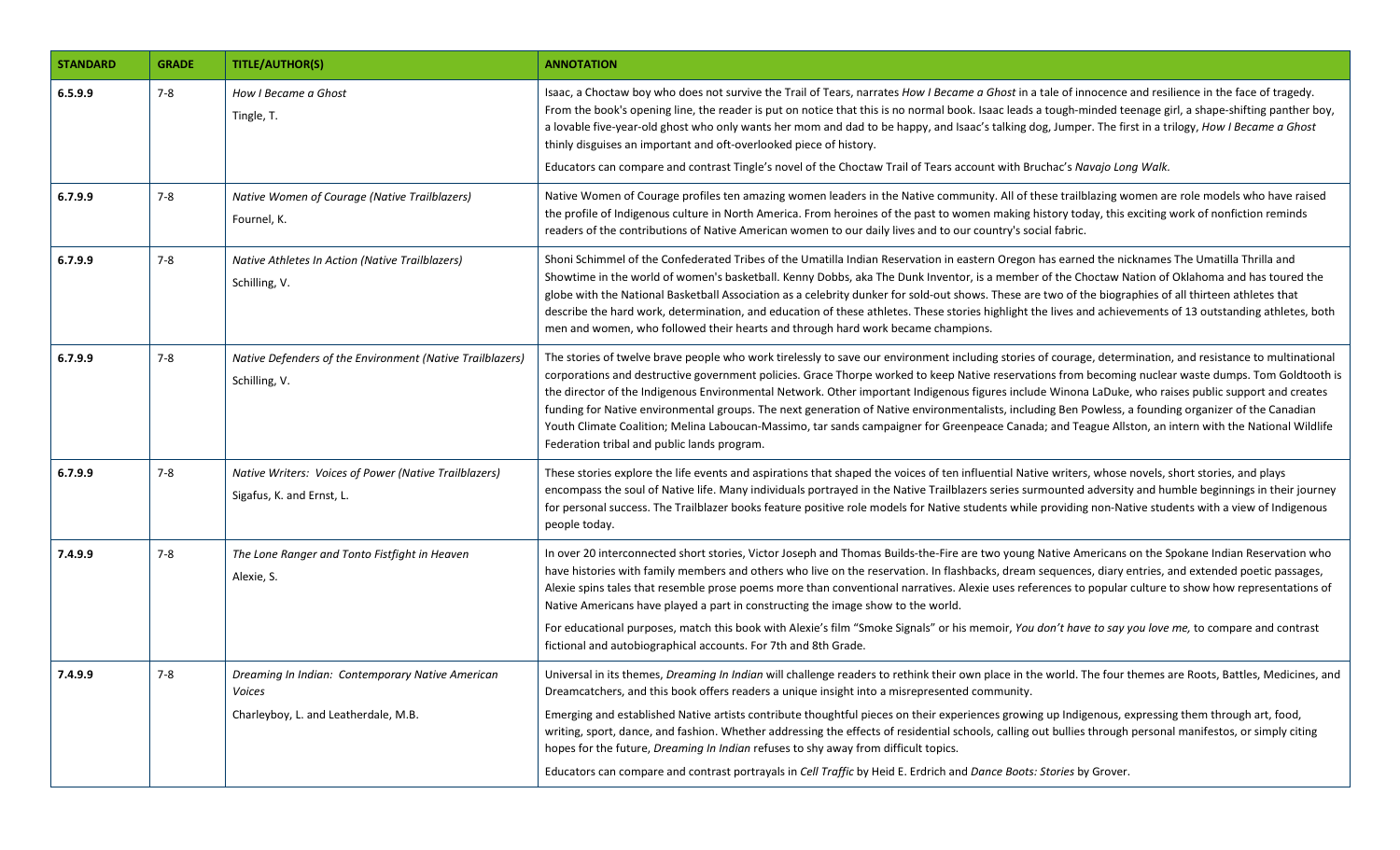| <b>STANDARD</b> | <b>GRADE</b> | <b>TITLE/AUTHOR(S)</b>                                                      | <b>ANNOTATION</b>                                                                                                                                                                                                                                                                                                                                                                                                                                                                                                                                                                                                                                                                                                                                                                                                                                                                                       |
|-----------------|--------------|-----------------------------------------------------------------------------|---------------------------------------------------------------------------------------------------------------------------------------------------------------------------------------------------------------------------------------------------------------------------------------------------------------------------------------------------------------------------------------------------------------------------------------------------------------------------------------------------------------------------------------------------------------------------------------------------------------------------------------------------------------------------------------------------------------------------------------------------------------------------------------------------------------------------------------------------------------------------------------------------------|
| 7.4.9.9         | $7 - 8$      | Cell Traffic<br>Erdrich, H.E.                                               | Erdrich's work reflects her continuing concerns with the tensions between science and tradition, between spirit and body. She explores the Indigenous<br>experience in personal, familial, biological, and cultural ways. Erdrich considers multiple movements as cellular transfer, the traffic of DNA through body<br>parts and bones, migration through procreation, and the larger movements of Indigenousness and ancestral inheritance.                                                                                                                                                                                                                                                                                                                                                                                                                                                           |
|                 |              |                                                                             | Educators can compare Cell Traffic with any of Joy Harjo's poetry, The Dance Boots: stories by Linda Grover, and Follow the Blackbirds by Gwen Westerman.                                                                                                                                                                                                                                                                                                                                                                                                                                                                                                                                                                                                                                                                                                                                               |
| 7.4.9.9         | $7 - 8$      | The Dance Boots: Stories<br>Grover, L.L. and Zafris, N.                     | These linked stories by Linda LeGarde Grover portray an Ojibwe community struggling to follow traditional ways of life in the face of a relentlessly changing<br>world. These stories explore the legacy of Indian boarding schools, pass on the Ojibwe tradition of honoring elders, and coming of age in the 1970s with a<br>forcibly dispersed family. Alcoholism and violence haunts these stories even as the characters find beauty and solace in their large extended families.<br>Educators can compare these stories to Cell Traffic by Heid E. Erdrich, any of Joy Harjo's poetry, and Follow the Blackbirds by Gwen Westerman.                                                                                                                                                                                                                                                               |
| 7.4.9.9         | $7 - 8$      | <b>Follow the Blackbirds</b><br>Westerman, G.N.                             | Poet Gwen Nell Westerman builds a world in words that reflects the past, present, and future of the Dakota people. Follow the Blackbirds speaks to feelings<br>of appreciation for her family, community, and environment. With touches of humor and the occasional sharp cultural criticism, the voice emerges of a<br>Dakota woman rooted in her world and her words. Grounded in vivid story and memory, Westerman draws on both English and the Dakota language to<br>celebrate the long journey along the tallgrass prairies of the Great Plains that returns her to a place filled with more than history. An intense homage to the<br>power of place, this book tells a masterful story of cultural survival and the power of language.<br>Educators can compare Follow the Blackbirds with Cell Traffic by Heid E. Erdrich and Dreaming in Indian by Lisa Charleyboy and Mary Beth Leatherdale. |
| 7.5.9.9         | $4 - 6$      | As Long as the Rivers Flow<br>Loyie, L. and Holmlund, H.                    | As Long as the Rivers Flow is about Larry Loyie a ten year old spending his last summer with his family before going to government-sponsored boarding<br>school. Larry is part of the First Nation Cree tribe in Canada. Loyie describes not only the memorable events of his last summer before boarding school but<br>notes daily routines of Cree life. This account is accompanied by watercolor illustrations depicting Loyie's descriptions.                                                                                                                                                                                                                                                                                                                                                                                                                                                      |
| 7.5.9.9         | $7 - 8$      | Sweetgrass Basket<br>Carvell, M.                                            | Two Mohawk girls, Mattie and Sarah, evoke their experiences in prose poetry with each girl's voice represented. Many Native American children were sent<br>to an off-reservation boarding school after the death of their mother. At these boarding schools where intimidation and corporal punishment are common,<br>Mattie and Sarah are taught to domestic servants. They have little contact with their father, but try to protect their culture, their memories, and the love in<br>their family. Excellent historical novel for 7th and 8th Grade.<br>Use Sweetgrass Basket to compare with The Displacement of Native Peoples by Lynn Peppas. Peppas's book analyzes primary sources and the history of<br>residential schools is one chapter of the book.                                                                                                                                       |
| 7.5.9.9         | $7 - 8$      | My Name Is Not Easy<br>Edwardson, D.D.                                      | Luke knows his Iñupiag name is full of sounds white people can't say. So he leaves it behind when he and his brothers are sent to boarding school hundreds<br>of miles away from their Arctic village. At Sacred Heart School, students—Eskimo, Indian, White—line up on different sides of the cafeteria like there's some<br>kind of war going on. Here, speaking Iñupiaq—or any native language—is forbidden. And Father Mullen, whose fury is like a force of nature, is ready to slap<br>down those who disobey. Luke struggles to survive at Sacred Heart. But he's not the only one. There's Amig, a daring leader; Chickie, a different kind of<br>outsider; and Junior, a quiet observer.<br>Teachers can use this book with others about boarding school experiences like Marlene Carvell's Sweetgrass Basket.                                                                                |
| 7.5.9.9         | $7 - 8$      | As Long as the Rivers Flow<br>Loyie, L., Brissenden, C., and Holmlund, H.D. | As Long as the rivers flow is the story of Larry Loyie's last summer before entering residential school. It is a time of learning and adventure. Loyie shares a<br>quiet but powerful first-person account of his last summer before he and his siblings were taken away from their family. Most of the story focuses on what<br>was otherwise a normal seasonal routine for the Cree people of that era, with the family moving from their main cabin to their summer "camp" for a few<br>weeks. When the children learn that they must got to the residential school or their parents will be imprisoned, and they are physically loaded into the back<br>of a truck by strangers, the sense of separation and loss is keenly felt.                                                                                                                                                                   |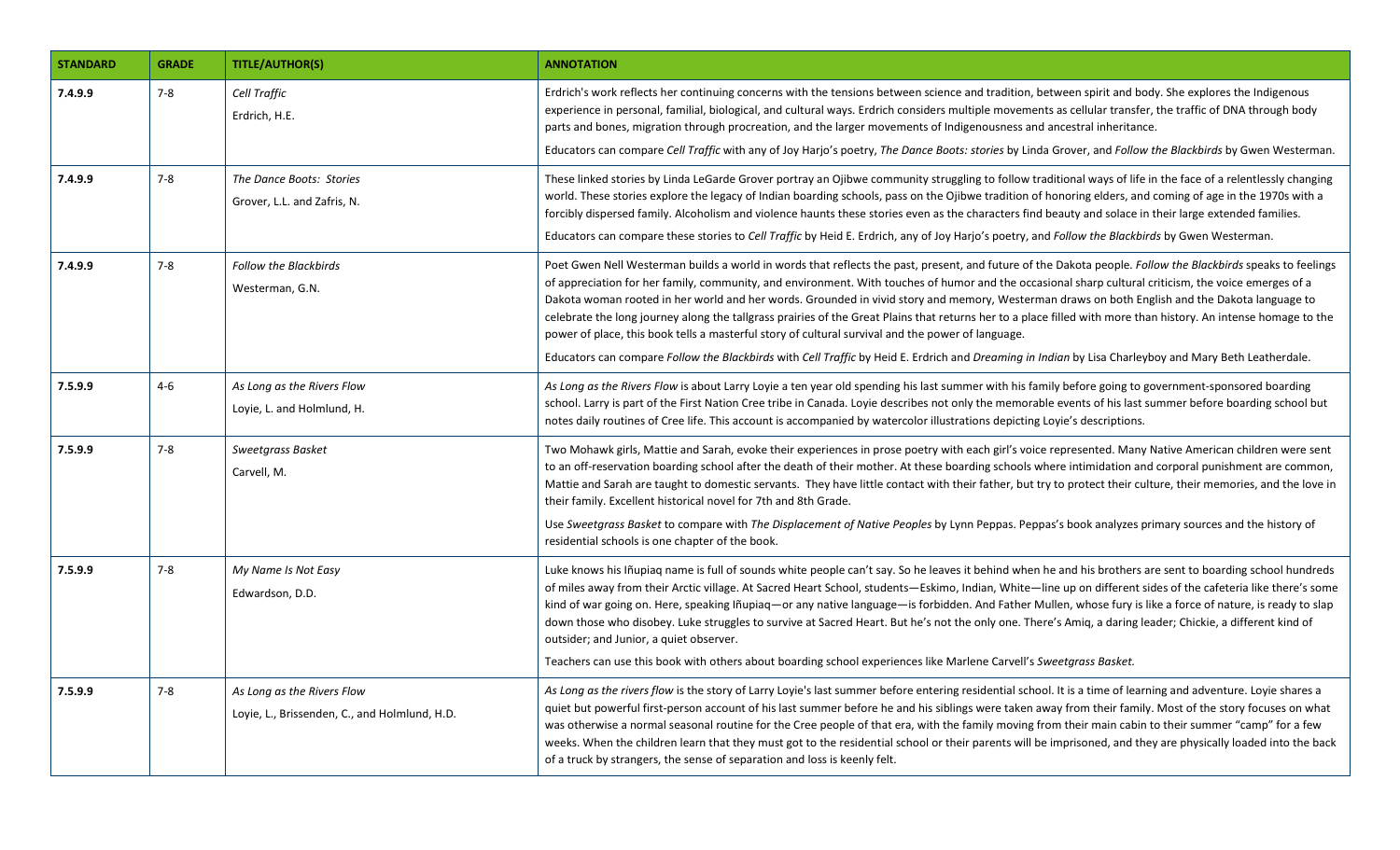| <b>STANDARD</b> | <b>GRADE</b> | <b>TITLE/AUTHOR(S)</b>                                                                                      | <b>ANNOTATION</b>                                                                                                                                                                                                                                                                                                                                                                                                                                                                                                                                                                                                                                                                                                                                                                                                                               |
|-----------------|--------------|-------------------------------------------------------------------------------------------------------------|-------------------------------------------------------------------------------------------------------------------------------------------------------------------------------------------------------------------------------------------------------------------------------------------------------------------------------------------------------------------------------------------------------------------------------------------------------------------------------------------------------------------------------------------------------------------------------------------------------------------------------------------------------------------------------------------------------------------------------------------------------------------------------------------------------------------------------------------------|
| 7.5.9.9         | $7 - 8$      | The Displacement of Native Peoples (Uncovering the Past:<br><b>Analyzing Primary Sources)</b><br>Peppas, L. | First Nations and Native Peoples have been displaced in the United States and Canada through treaties, empty promises, and military force. Through close<br>examination of primary source images, documents, and first-hand accounts, readers will gain understanding of the experiences of thousands who were<br>displaced and whose cultures were threatened. Topics covered include government relations and policies, such as the Potlatch Law and the Dawes Act, as<br>well as the creation of residential schools and other acts of forced assimilation. Native and non-Native viewpoints are addressed.<br>Educators can use the Native American and Non-Native American primary sources to enhance critical thinking skills.                                                                                                            |
| 7.7.9.9         | $7 - 8$      | Native Women of Courage (Native Trailblazers)<br>Fournel, K.                                                | Native Women of Courage profiles ten amazing women leaders in the Native community. All of these trailblazing women are role models who have raised<br>the profile of Indigenous culture in North America. From heroines of the past to women making history today, this exciting work of nonfiction reminds<br>readers of the contributions of Native American women to our daily lives and to our country's social fabric.                                                                                                                                                                                                                                                                                                                                                                                                                    |
| 7.7.9.9         | $7 - 8$      | Native Athletes In Action (Native Trailblazers)<br>Schilling, V.                                            | Shoni Schimmel of the Confederated Tribes of the Umatilla Indian Reservation in eastern Oregon has earned the nicknames The Umatilla Thrilla and<br>Showtime in the world of women's basketball. Kenny Dobbs, aka The Dunk Inventor, is a member of the Choctaw Nation of Oklahoma and has toured the<br>globe with the National Basketball Association as a celebrity dunker for sold-out shows. These are two of the biographies of all thirteen athletes that<br>describe the hard work, determination, and education of these athletes. These stories highlight the lives and achievements of 13 outstanding athletes, both<br>men and women, who followed their hearts and through hard work became champions.                                                                                                                             |
| 7.7.9.9         | $7 - 8$      | Native Defenders of the Environment (Native Trailblazers)<br>Schilling, V.                                  | The stories of twelve brave people who work tirelessly to save our environment including stories of courage, determination, and resistance to multinational<br>corporations and destructive government policies. Grace Thorpe worked to keep Native reservations from becoming nuclear waste dumps. Tom Goldtooth is<br>the director of the Indigenous Environmental Network. Other important Indigenous figures include Winona LaDuke, who raises public support and creates<br>funding for Native environmental groups. The next generation of Native environmentalists, including Ben Powless, a founding organizer of the Canadian<br>Youth Climate Coalition; Melina Laboucan-Massimo, tar sands campaigner for Greenpeace Canada; and Teague Allston, an intern with the National Wildlife<br>Federation tribal and public lands program. |
| 7.7.9.9         | $7 - 8$      | Native Writers: Voices of Power (Native Trailblazers)<br>Sigafus, K. and Ernst, L.                          | These stories explore the life events and aspirations that shaped the voices of ten influential Native writers, whose novels, short stories, and plays<br>encompass the soul of Native life. Many individuals portrayed in the Native Trailblazers series surmounted adversity and humble beginnings in their journey<br>for personal success. The Trailblazer books feature positive role models for Native students while providing non-Native students with a view of Indigenous<br>people today.                                                                                                                                                                                                                                                                                                                                            |
| 8.4.2.2         | $7 - 8$      | Birch Coulie: The Epic Battle of the Dakota War<br>Christgau, J.                                            | In Birch Coulie John Christgau recounts the dramatic events surrounding the battle. This book is a balanced and accurate chronicle of this little-understood<br>conflict. In the aftermath, thirty-eight Dakota men were hanged without legal representation, the largest mass execution in American history. As with any<br>important History text, the book discusses the conflict, the causes, and the development of events before and after the Dakota War.                                                                                                                                                                                                                                                                                                                                                                                |
| 8.4.2.2         | $7 - 8$      | Beloved Child: A Dakota Way of Life<br>Wilson, D.                                                           | Among the Dakota, the Beloved Child ceremony marked the affection that parents felt toward a child whose life had been threatened. In this moving book,<br>author Diane Wilson explores the work of several modern Dakota people who are continuing to raise beloved children: Gabrielle Tateyuskanskan, an artist<br>and poet; Clifford Canku, a spiritual leader and language teacher; Alameda Rocha, a boarding school survivor; Harley and Sue Eagle, Canadian activists; and<br>Delores Brunelle, an Ojibwe counselor. Crucial to true healing, Wilson has learned, is a willingness to begin with yourself. Each of these people works to<br>restore a way of life that regards our beloved children as wakan, sacred.                                                                                                                    |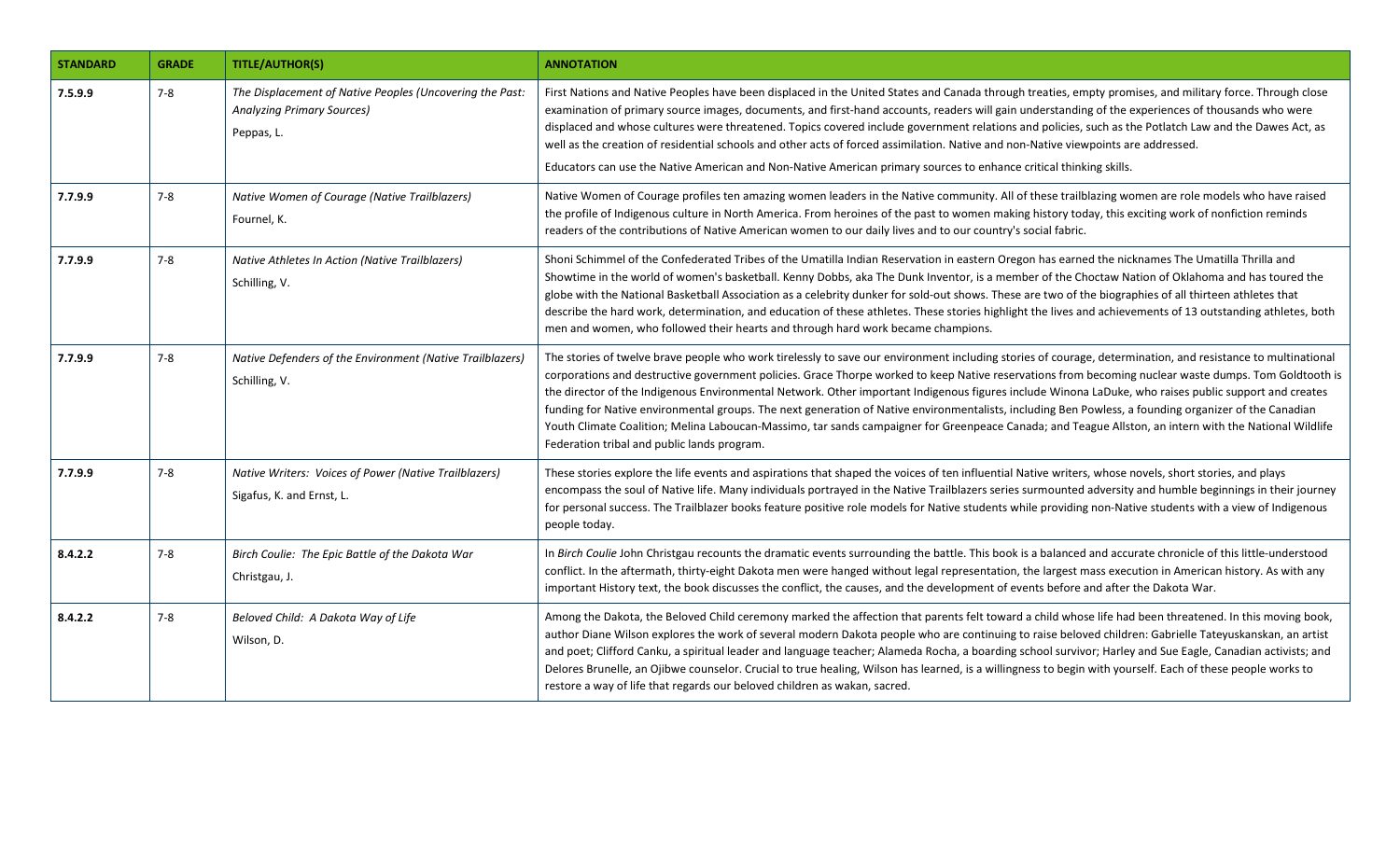| <b>STANDARD</b> | <b>GRADE</b> | <b>TITLE/AUTHOR(S)</b>                                                                      | <b>ANNOTATION</b>                                                                                                                                                                                                                                                                                                                                                                                                                                                                                                                                                                                                                                                                                                                                                                                                                                                                                                                                                                                                                                                                                                                                                                                                                                         |
|-----------------|--------------|---------------------------------------------------------------------------------------------|-----------------------------------------------------------------------------------------------------------------------------------------------------------------------------------------------------------------------------------------------------------------------------------------------------------------------------------------------------------------------------------------------------------------------------------------------------------------------------------------------------------------------------------------------------------------------------------------------------------------------------------------------------------------------------------------------------------------------------------------------------------------------------------------------------------------------------------------------------------------------------------------------------------------------------------------------------------------------------------------------------------------------------------------------------------------------------------------------------------------------------------------------------------------------------------------------------------------------------------------------------------|
| 8.4.2.2         | $9 - 12$     | Dakota Prisoner of War Letters/ Dakota Kaskapi Okicize<br>Wowapi<br>Canku, C. and Simon, M. | After the Dakota War of 1862, after the hanging of thirty-eight Dakota men in the largest mass execution in U.S. history- some 270 Dakota men were<br>moved from Mankato, Minnesota, to a prison at Camp McClellan in Davenport, Iowa. Separated from their wives, children, and elder relatives, with<br>inadequate shelter, they lived there for three long, wretched years. More than 120 men died. Desperate to connect with their families, many of these<br>prisoners of war learned to write. Their letters, mostly addressed to the missionaries Stephen R. Riggs and Thomas S. Williamson, asked for information, for<br>assistance, and for help sending and receiving news of their loved ones.<br>Dakota elders Clifford Canku and Michael Simon provide both the transcription and the first published translation of fifty of these letters from Riggs's papers<br>at the Minnesota Historical Society. They are a precious resource for Dakota people learning about what their ancestors faced, important primary source<br>documents for historians, and a vital tool for Dakota language learners and linguists.                                                                                                                        |
| 8.4.2.2         | $9 - 12$     | Mni Sota Makoce: The Land of the Dakota<br>Westerman, G. and White, B.                      | Much of the focus on the Dakota people in Minnesota rests on the tragic events of the 1862 U.S.-Dakota War and the resulting exile that sent the majority<br>of the Dakota to prisons and reservations beyond the state's boundaries. But the true depth of the devastation of removal cannot be understood without<br>their deep cultural connection to the land that is Minnesota. Drawing on oral history interviews, archival work, and painstaking comparisons of Dakota,<br>French, and English sources, Mni Sota Makoce tells the detailed history of the Dakota people in their traditional homelands for at least hundreds of years<br>prior to exile.<br>"Minnesota" is derived from the Dakota phrase Mni Sota Makoce, Land Where the Waters Reflect the Clouds. Authors Gwen Westerman and Bruce White<br>examine narratives of the people's origins and their associations with the land. They consider Dakota interactions with Europeans and offer an in-depth<br>analysis of historical documents and treaties made with the United States, uncovering misunderstandings and outright deceptions that helped lead to war in<br>1862.<br>Educators can discuss themes in Mni Sota Makoce as well as in Lincoln and the Indians by Nichols. |
| 8.4.9.9         | $7-8$        | The Absolutely True Diary of a Part-time Indian<br>Alexie, S.                               | This poignant and at times funny young adult book discusses themes of poverty, alcoholism, adjusting to school outside of the reservation, family, and hope<br>using comic illustrations and stories. Arnold Spirit, Jr. or Junior begins school on the Spokane Reservation, and with the advice of his instructor, switches to<br>an all-white school off the reservation. Sherman Alexie's hard-hitting realism is matched with real insight in a coming of age story that allows for empathy<br>and hope. Excellent for 7th and 8th Grade young adults.                                                                                                                                                                                                                                                                                                                                                                                                                                                                                                                                                                                                                                                                                                |
| 8.4.9.9         | $7-8$        | Killer of Enemies<br>Bruchac, J.                                                            | Apache hunter Lozen and her family live as the Ones (given technology and genetic enhancements); all others serve the Ones. When the Cloud came,<br>technology stopped working, and genetically engineered monsters ravage the world. With skills and magical abilities, Lozen hunts monsters to keep her<br>kidnapped family safe. Her powers are connected to an ancient legend of her people. Will she become the hero she is meant to be?<br>With themes of breaking gender barriers, conflict resolution, coping with death, cultural diversity, Dystopia, nature, family, friendship, Native American<br>interest, overcoming obstacles, and persistence/grit, students can compare and contrast this depiction with other Science Fiction/Fantasy Dystopian novels<br>as well as traditional stories or legends of the Apache. For 6th to 8th Grade.                                                                                                                                                                                                                                                                                                                                                                                               |
| 8.4.9.9         | $7 - 8$      | Trail of the Dead<br>Bruchac, J.                                                            | In book two of the Killer of Enemies series, Lozen and her family are looking for a place of refuge from the Ones after her kidnapped family escaped. Lozen<br>fights sickness to lead her band of refugees to freedom. Alongside family, new friends, and Hussein, whose life she saved, Lozen forges a path through a<br>barren land where new monsters lurk and secrets are revealed.<br>Use this book with the Killer of Enemies, along with other books about breaking gender barriers, conflict resolution, coping with death, cultural diversity,<br>Dystopia, nature, family, Science Fiction/Fantasy, friendship, Native American interest, overcoming obstacles, and persistence/grit. For 7th and 8th Grade.                                                                                                                                                                                                                                                                                                                                                                                                                                                                                                                                   |
| 8.4.9.9         | $7 - 8$      | Crazy Horse's Girlfriend: A Novel<br>Wurth, E.T.                                            | Margaritte is a sharp-tongued, drug-dealing, sixteen-year-old Native American floundering in a Colorado town crippled by poverty, unemployment, and drug<br>abuse. She hates the burnout, futureless kids surrounding her and dreams that she and her unreliable new boyfriend can move far beyond the bright lights<br>of Denver that float on the horizon before the daily suffocation of teen pregnancy eats her alive.                                                                                                                                                                                                                                                                                                                                                                                                                                                                                                                                                                                                                                                                                                                                                                                                                                |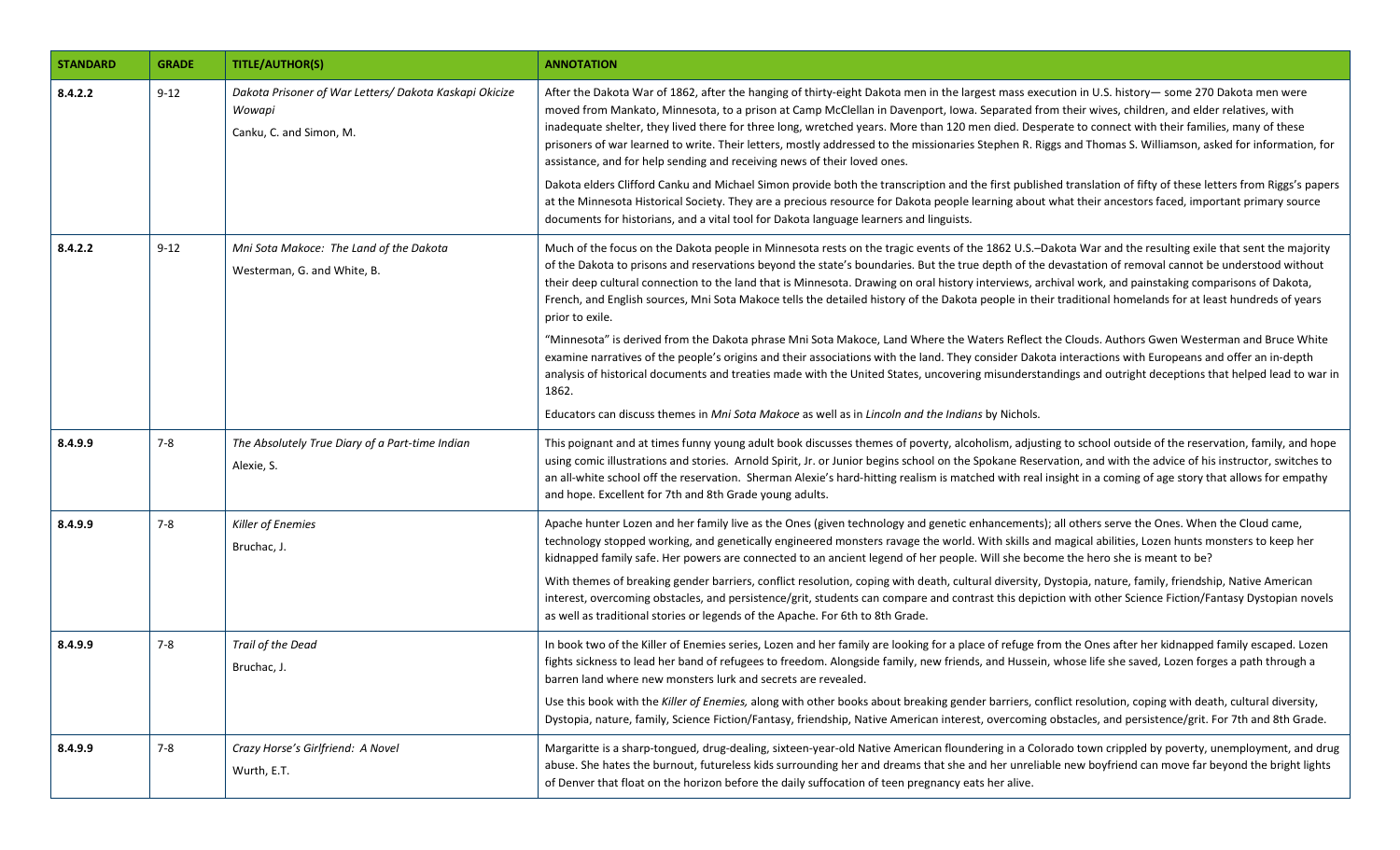| <b>STANDARD</b> | <b>GRADE</b> | <b>TITLE/AUTHOR(S)</b>                                                                                           | <b>ANNOTATION</b>                                                                                                                                                                                                                                                                                                                                                                                                                                                                                                                                                                                                                                                                                                                                                                                                                                                                     |
|-----------------|--------------|------------------------------------------------------------------------------------------------------------------|---------------------------------------------------------------------------------------------------------------------------------------------------------------------------------------------------------------------------------------------------------------------------------------------------------------------------------------------------------------------------------------------------------------------------------------------------------------------------------------------------------------------------------------------------------------------------------------------------------------------------------------------------------------------------------------------------------------------------------------------------------------------------------------------------------------------------------------------------------------------------------------|
| 8.5.9.9         | $7 - 8$      | Navajo Long Walk: The Tragic Story of a Proud People's<br><b>Forced March From Their Homeland</b><br>Bruchac, J. | Bruchac's detailed account of the Navajo people's forced relocation from Arizona to the Bosque Redondo Reservation in the New Mexico is heart wrenching.<br>Writing initially as a group of Navajos gathered around an elder, the relocation begins as American soldiers and the Utes force the Navajos to abandon their<br>lands and begin "a trail of suffering and loss." Bruchac discusses the events leading up to the displacement and the Long Walks, over 470 miles, as well as the<br>makeshift reservation. The author discusses U.S. leaders and conditions that led to the closing of the reservation in 1868 and the signing of the treaty<br>between the Navajo people and the U.S. government.<br>Use this book with the Choctaw Trail of Tears account How I became a ghost by Tim Tingle to compare and contrast details and perspectives. For 7th and 8th<br>Grade. |
| 8.5.9.9         | $7 - 8$      | How I Became a Ghost<br>Tingle, T.                                                                               | Isaac, a Choctaw boy who does not survive the Trail of Tears, narrates How I Became a Ghost in a tale of innocence and resilience in the face of tragedy.<br>From the book's opening line, the reader is put on notice that this is no normal book. Isaac leads a tough-minded teenage girl, a shape-shifting panther boy,<br>a lovable five-year-old ghost who only wants her mom and dad to be happy, and Isaac's talking dog, Jumper. The first in a trilogy, How I Became a Ghost<br>thinly disguises an important and oft-overlooked piece of history.<br>Educators can compare and contrast Tingle's novel of the Choctaw Trail of Tears account with Bruchac's Navajo Long Walk.                                                                                                                                                                                               |
| 8.5.9.9         | $9 - 12$     | Lincoln and the Indians: Civil War Policy and Politics<br>Nichols, D.A.                                          | Lincoln and the Indians offers a valuable interpretation of the U.S. government's Indian policies during the Civil War era. Providing a critical perspective on<br>Lincoln's role, Nichols sets forth an especially analysis of the trial of participants in the Dakota War of 1862 in Minnesota and Lincoln's role in sparing the<br>lives of most of those who were convicted.<br>Educators can compare and analyze this text with Mni Sota Makoce: The land of the Dakota by Gwen Westerman.                                                                                                                                                                                                                                                                                                                                                                                       |
| 8.5.9.9         | $9 - 12$     | Mni Sota Makoce: The Land of the Dakota<br>Westerman, G. and White, B.                                           | Much of the focus on the Dakota people in Minnesota rests on the tragic events of the 1862 U.S.-Dakota War and the resulting exile that sent the majority<br>of the Dakota to prisons and reservations beyond the state's boundaries. But the true depth of the devastation of removal cannot be understood without<br>their deep cultural connection to the land that is Minnesota. Drawing on oral history interviews, archival work, and painstaking comparisons of Dakota,<br>French, and English sources, Mni Sota Makoce tells the detailed history of the Dakota people in their traditional homelands for at least hundreds of years<br>prior to exile.                                                                                                                                                                                                                       |
|                 |              |                                                                                                                  | "Minnesota" is derived from the Dakota phrase Mni Sota Makoce, Land Where the Waters Reflect the Clouds. Authors Gwen Westerman and Bruce White<br>examine narratives of the people's origins and their associations with the land. They consider Dakota interactions with Europeans and offer an in-depth<br>analysis of historical documents and treaties made with the United States, uncovering misunderstandings and outright deceptions that helped lead to war in<br>1862.<br>Educators can discuss themes in Mni Sota Makoce as well as in Lincoln and the Indians by Nichols.                                                                                                                                                                                                                                                                                                |
| 8.7.9.9         | $7 - 8$      | Moccasin Thunder: American Indian Stories for Today<br>Carlson, L.M.                                             | These ten stories showcase contemporary Native American life through ten Native American and Canadian authors. Native American literature combines<br>humor, hard hitting realism, and the uniqueness of each tribal nation and the individuals within it. Scenes from these stories include a supermarket checkout<br>line, a rowboat on a freezing lake, a drunken dance in the gym, etc. The Native American stories have not been left in the past; they are just beginning.<br>Since each of these contemporary Native American stories is so different from each other, students can reflect in a journal about each story or research<br>Native American settings and themes in the book.                                                                                                                                                                                      |
| 8.7.9.9         | $7 - 8$      | Sacred Wilderness<br>Powers, S.                                                                                  | Four women of different eras and backgrounds come together to restore a mixed-blood woman who had been living the American dream, and found<br>emptiness. These Clan Mothers swirl through time, from present-day Minnesota to the Mohawk territory of the 1620s, to the ancient biblical world, bought<br>to life by an Indigenous woman who would come to be known as the Virgin Mary. The Clan Mothers reveal secrets, the insights of prophecy, and stories that<br>are by turns comic, so painful they can break your heart, and perhaps even powerful enough to save the world.                                                                                                                                                                                                                                                                                                 |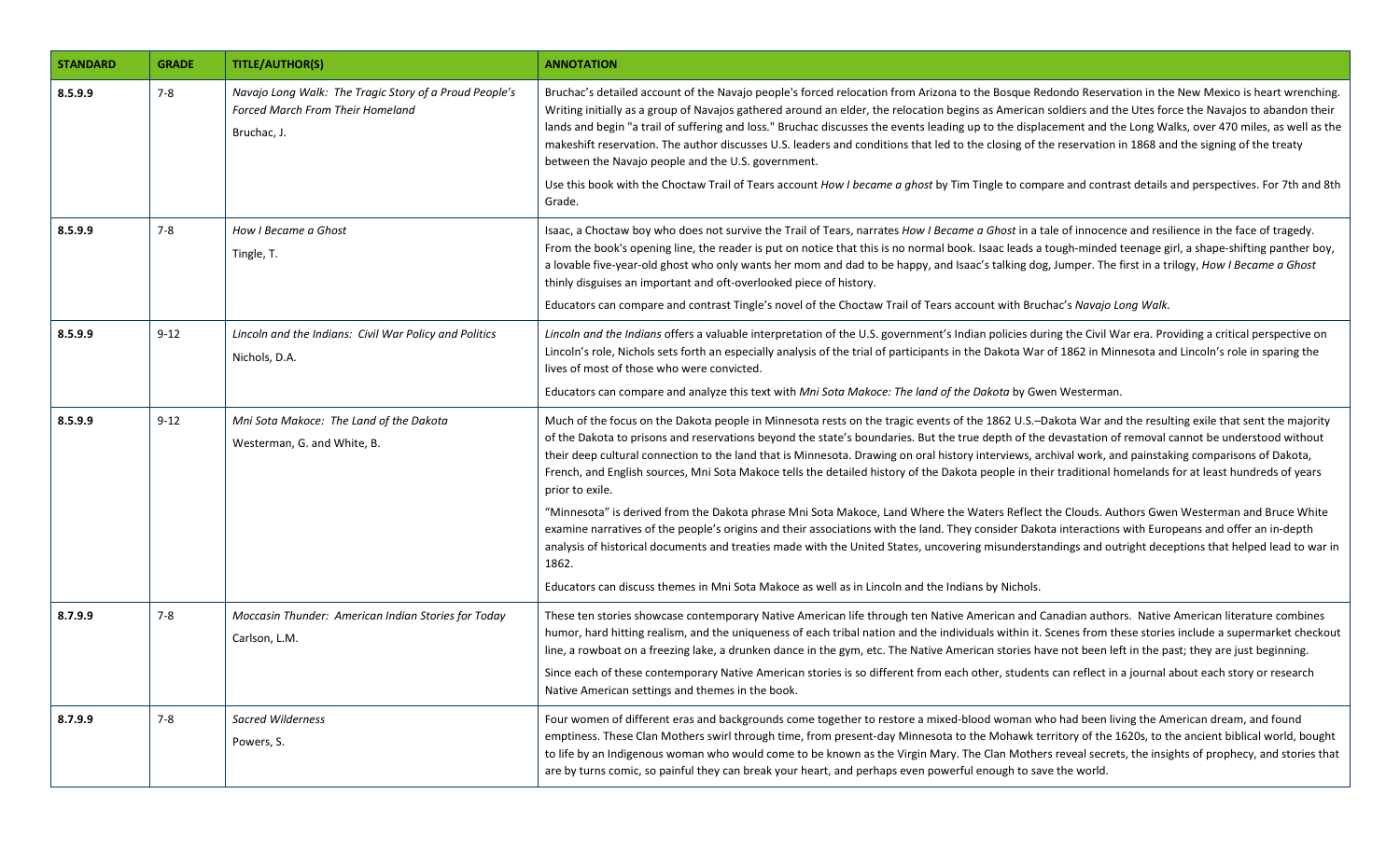| <b>STANDARD</b> | <b>GRADE</b> | <b>TITLE/AUTHOR(S)</b>                                                                                                        | <b>ANNOTATION</b>                                                                                                                                                                                                                                                                                                                                                                                                                                                                                                                                                                                                                                                                                                                                                                                                                                                                           |
|-----------------|--------------|-------------------------------------------------------------------------------------------------------------------------------|---------------------------------------------------------------------------------------------------------------------------------------------------------------------------------------------------------------------------------------------------------------------------------------------------------------------------------------------------------------------------------------------------------------------------------------------------------------------------------------------------------------------------------------------------------------------------------------------------------------------------------------------------------------------------------------------------------------------------------------------------------------------------------------------------------------------------------------------------------------------------------------------|
| 8.7.9.9         | $7 - 8$      | The House of Purple Cedar<br>Tingle, T.                                                                                       | Rose Goode, through Tim Tingle's historical novel, shares her story of growing up in Choctaw Indian Territory in Oklahoma. Skullyville, a once-thriving<br>Choctaw community, was destroyed by land-grabbers, culminating in the arson on New Year's Eve, 1896, of New Hope Academy for Girls. Twenty Choctaw<br>girls died, but Rose escaped. She has her grandmother Pokoni and her grandfather Amafo, both respected elders who understand the old ways. Soon after<br>the fire, the white sheriff beats Amafo in front of the town's people, humiliating him. Instead of asking the Choctaw community to avenge the beating, her<br>grandfather decides to follow the path of forgiveness. Tim Tingle tells Rose's story of good and evil with understanding and even humor.                                                                                                            |
| 9.9.1.1         | $9 - 12$     | You Don't Have to Say You Love Me<br>Alexie, S.                                                                               | Apache hunter Lozen and her family live as the Ones (given technology and genetic enhancements); all others serve the Ones. When the Cloud came,<br>technology stopped working, and genetically engineered monsters ravage the world. With skills and magical abilities, Lozen hunts monsters to keep her<br>kidnapped family safe. Her powers are connected to an ancient legend of her people. Will she become the hero she is meant to be?<br>With themes of breaking gender barriers, conflict resolution, coping with death, cultural diversity, Dystopia, nature, family, friendship, Native American<br>interest, overcoming obstacles, and persistence/grit, students can compare and contrast this depiction with other Science Fiction/Fantasy Dystopian novels<br>as well as traditional stories or legends of the Apache. For 6th to 8th Grade.                                 |
| 9.9.1.1         | $9 - 12$     | Crazy Brave: A Memoir<br>Harjo, J.                                                                                            | Joy Harjo was born in Oklahoma, the end place of the Trail of Tears, and grew up learning to dodge an abusive stepfather by finding shelter in her<br>imagination, a deep spiritual life, and connection with the natural world. She attended an Indian arts boarding school, where she nourished an appreciation<br>for painting, music, and poetry; she also gave birth while still a teenager and struggled as a single mother, eventually finding her poetic voice. Crazy Brave is<br>a memoir about family and the breaking apart necessary in finding a voice. Harjo's tale of a hardscrabble youth, young adulthood, and transformation into<br>an award-winning poet and musician is haunting, unique, and visionary.<br>Educators can use this memoir with Sherman Alexie's You don't have to say you love me to discuss overcoming struggles in life and the craft of the memoir. |
| 9.9.1.1         | $9 - 12$     | All Our Relations: Native Struggles For Land and Life<br>LaDuke, W.                                                           | Haymarket Books proudly brings back into print Winona LaDuke's seminal work of Native resistance to oppression. This thoughtful, in-depth account of<br>Native struggles against environmental and cultural degradation features chapters on the Seminoles, the Anishinaabeg, the Innu, the Northern Cheyenne,<br>and the Mohawks, among others. Filled with inspiring testimonies of struggles for survival, each page of this volume speaks forcefully for self-determination<br>and community.                                                                                                                                                                                                                                                                                                                                                                                           |
| 9.12.6.6        | $9 - 12$     | All the Real Indians Died Off: And 20 Other Myths About<br><b>Native Americans</b><br>Dunbar-Ortiz, R. and Gilio-Whitaker, D. | This book unpacks the twenty-one most common myths and misconceptions about Native Americans. Scholars and activists Roxanne Dunbar-Ortiz and Dina<br>Gilio-Whitaker tackle a wide range of myths about Native American culture and history that trace how these ideas evolved, and drawing from history, the<br>authors disrupt long-held and enduring myths.<br>Educators can compare this book about breaking stereotypes with Do all Indians live in tipis? By The National Museum of the American Indian.                                                                                                                                                                                                                                                                                                                                                                              |
| 9.12.6.6        | $9 - 12$     | For Indigenous Eyes Only: A Decolonization Handbook<br>Wilson, W.A. and Yellow Bird, M.                                       | As the book's title suggests, this resource book works well Native students, and will be eye-opening for Caucasian teachers and students. This book speaks<br>of Native American nations and sovereignty. For these nations, Native Americans need to know how the United States federal government works with each<br>nation and its citizens.                                                                                                                                                                                                                                                                                                                                                                                                                                                                                                                                             |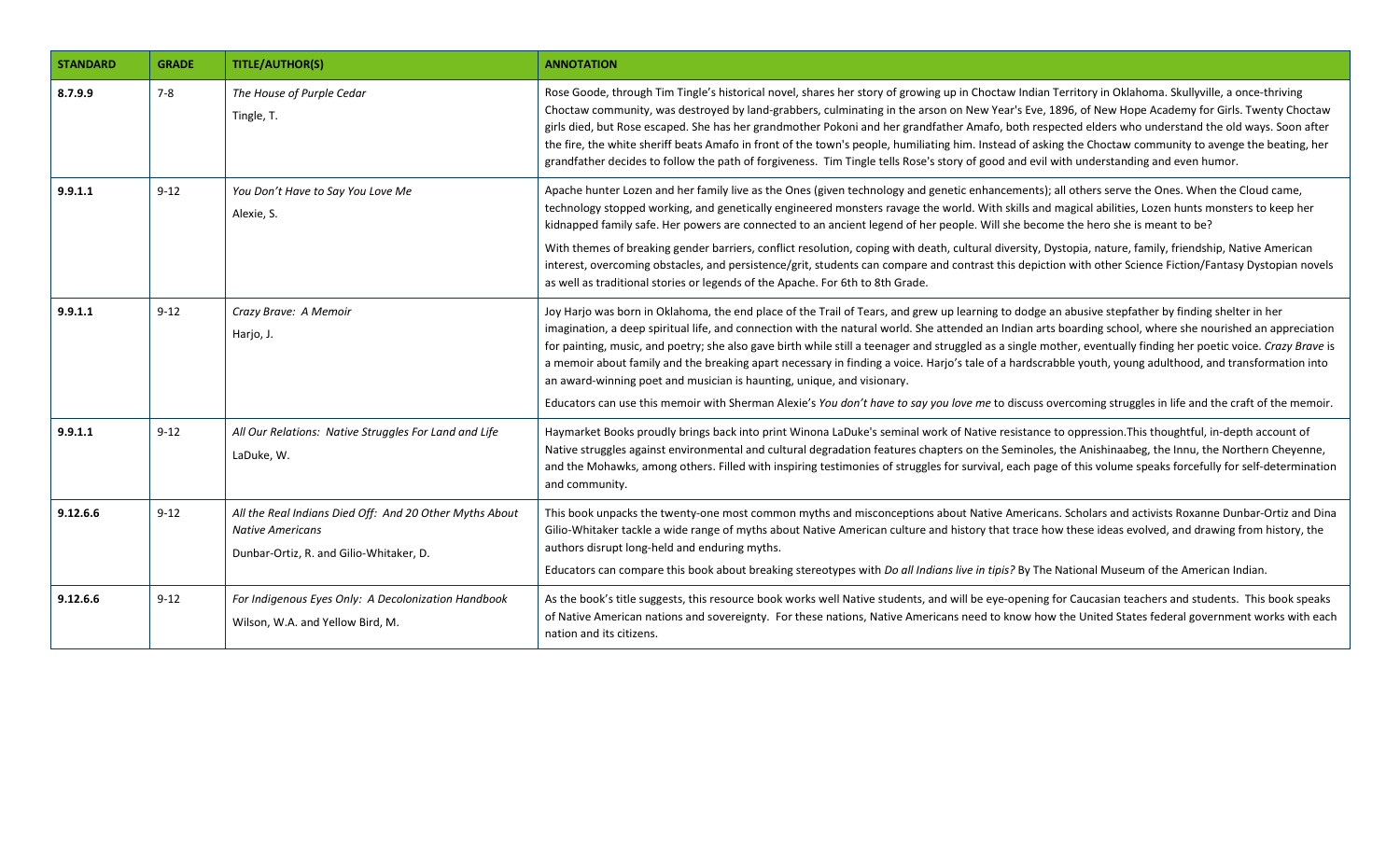| <b>STANDARD</b> | <b>GRADE</b> | <b>TITLE/AUTHOR(S)</b>                                                                              | <b>ANNOTATION</b>                                                                                                                                                                                                                                                                                                                                                                                                                                                                                                                                                                                                                                                                                                                                                                                            |
|-----------------|--------------|-----------------------------------------------------------------------------------------------------|--------------------------------------------------------------------------------------------------------------------------------------------------------------------------------------------------------------------------------------------------------------------------------------------------------------------------------------------------------------------------------------------------------------------------------------------------------------------------------------------------------------------------------------------------------------------------------------------------------------------------------------------------------------------------------------------------------------------------------------------------------------------------------------------------------------|
| 9.12.6.6        | $9 - 12$     | An Infinity of Nations: How the Native New World Shaped<br><b>Early North America</b><br>Witgen, M. | An Infinity of Nations explores the formation of a Native New World in North America. Until the middle of the nineteenth century, Indigenous peoples<br>controlled the vast majority of the continent while European colonies of the Atlantic World were largely confined to the eastern seaboard. Most of the<br>continent's Indigenous peoples, however, were not conquered, assimilated, or even socially incorporated into the settlements and political regimes of this<br>Atlantic New World. The evolution of a distinctly Native New World is a foundational story that remains largely untold in histories of early America.                                                                                                                                                                        |
|                 |              |                                                                                                     | Historian Michael Witgen recreates the world of the Indigenous peoples who ruled the western interior of North America. The Anishinaabe and Dakota<br>peoples of the Great Lakes and Northern Great Plains dominated the politics and political economy of these interconnected regions. Moving between cycles<br>of alliance and competition, and between peace and violence, the Anishinaabeg and Dakota carved out a place for Native peoples in modern North America,<br>ensuring not only that they would survive as independent and distinct Native peoples, but also that they would be a part of the new community of nations<br>who made the New World.                                                                                                                                             |
| 9.12.9.9        | $9 - 12$     | Trickster: Native American Tales: A Graphic Collection<br>Dembicki, M.                              | All cultures have tales of the trickster—a crafty creature or being who uses cunning to get food, steal precious possessions, or simply cause mischief. In<br>Native American traditions, the trickster takes many forms, from coyote or rabbit to raccoon or raven. The first graphic anthology of Native American<br>trickster tales, Trickster brings together Native American folklore and the world of comics.                                                                                                                                                                                                                                                                                                                                                                                          |
|                 |              |                                                                                                     | In Trickster more than twenty Native American tales are cleverly adapted into comic form. Each story is written by a different Native American storyteller<br>who worked closely with a selected illustrator. Ranging from serious and dramatic to funny and sometimes downright fiendish, these tales bring tricksters<br>back into popular culture in a vivid form. Trickster provides entertainment for readers of all ages and backgrounds.                                                                                                                                                                                                                                                                                                                                                              |
|                 |              |                                                                                                     | Educators can use this graphic collection to compare Trickster Tales with other traditional tales. Educators can also compare Trickster with Me Funny by<br>Taylor to discuss Native American humor.                                                                                                                                                                                                                                                                                                                                                                                                                                                                                                                                                                                                         |
| 9.12.9.9        | $9 - 12$     | D(L)akota Star Map Constellation Guide<br>Lee, A., Rock, J., and O'Rourke, C.                       | A constellation guidebook focusing on D(L)akota Star Knowledge. Greek constellations and astronomical objects of interest are included along with the<br>D(L)akota constellations organized by the four seasons and north circumpolar stars. Written by three native authors: Annette S. Lee, Jim Rock, and Charlene<br>O'Rourke, Educators can compare Dakota/Lakota Star Maps with the Ojibwe sky star map constellation guide and Sharing the skies: Navajo astronomy.                                                                                                                                                                                                                                                                                                                                    |
| 9.12.9.9        | $9 - 12$     | Ojibwe Sky Star Map Constellation Guide<br>Lee, A., Wilson, W., Tibbetts, J, and Gawboy, C.         | A constellation guidebook focusing on Ojibwe Star Knowledge. Greek constellations and astronomical objects of interest are included along with the Ojibwe<br>constellations organized by the four seasons and north circumpolar stars. This guide is written by four native authors: Annette Lee, William Wilson, Jeff<br>Tibbetts, and Carl Gawboy and accompanies the "Ojibwe Giizhig Anung Masinaaigan" - Ojibwe Sky Star Map created by Annette Lee, William Wilson, and<br>Carl Gawboy. Educators can compare Ojibwe Star Maps with the D(L)akota star map constellation quide and Sharing the skies: Navajo astronomy.                                                                                                                                                                                 |
| 9.12.9.9        | $9 - 12$     | Sharing the Skies: Navajo Astronomy<br>Maryboy, N.C. and Begay, D.                                  | Warning to Educators: This book needs to be shared between October and February with respect to Dine traditions. Sharing the Skies provides a look at<br>traditional Navajo astronomy, including their constellations and the unique way in which Navajo people view the cosmos and their place within it. In<br>addition, this book offers a comparison of the Navajo astronomy with the Greek (Western) perceptions. It is beautifully illustrated with original paintings<br>from a Navajo artist and scientifically enhanced with NASA photography.<br>Educators can compare Ojibwe sky star map constellation quide with the D(L)akota star map constellation quide and Sharing the skies: Navajo astronomy.                                                                                            |
| 9.12.9.9        | $9 - 12$     | Me Funny<br>Taylor, D.H.                                                                            | Humor has always been an essential part of North American experience. For most of written history, Native Americans have been depicted as stern and<br>unyielding; "Indians", it was believed, never laughed. But Indians themselves always knew better. Drew Hayden Taylor has spent 15 years writing and<br>researching Native American humor. For "Me Funny," he asked writers from a variety of fields to take a look at what makes Native American humor tick.<br>Their hilarious, enlightening contributions playfully examine the use of humor in areas as diverse as stand-up comedy, fiction, visual art, drama,<br>performance, poetry, traditional storytelling, and education.<br>Educators can compare Me Funny with some of the more comical Trickster Native American tales by Matt Dembicki. |